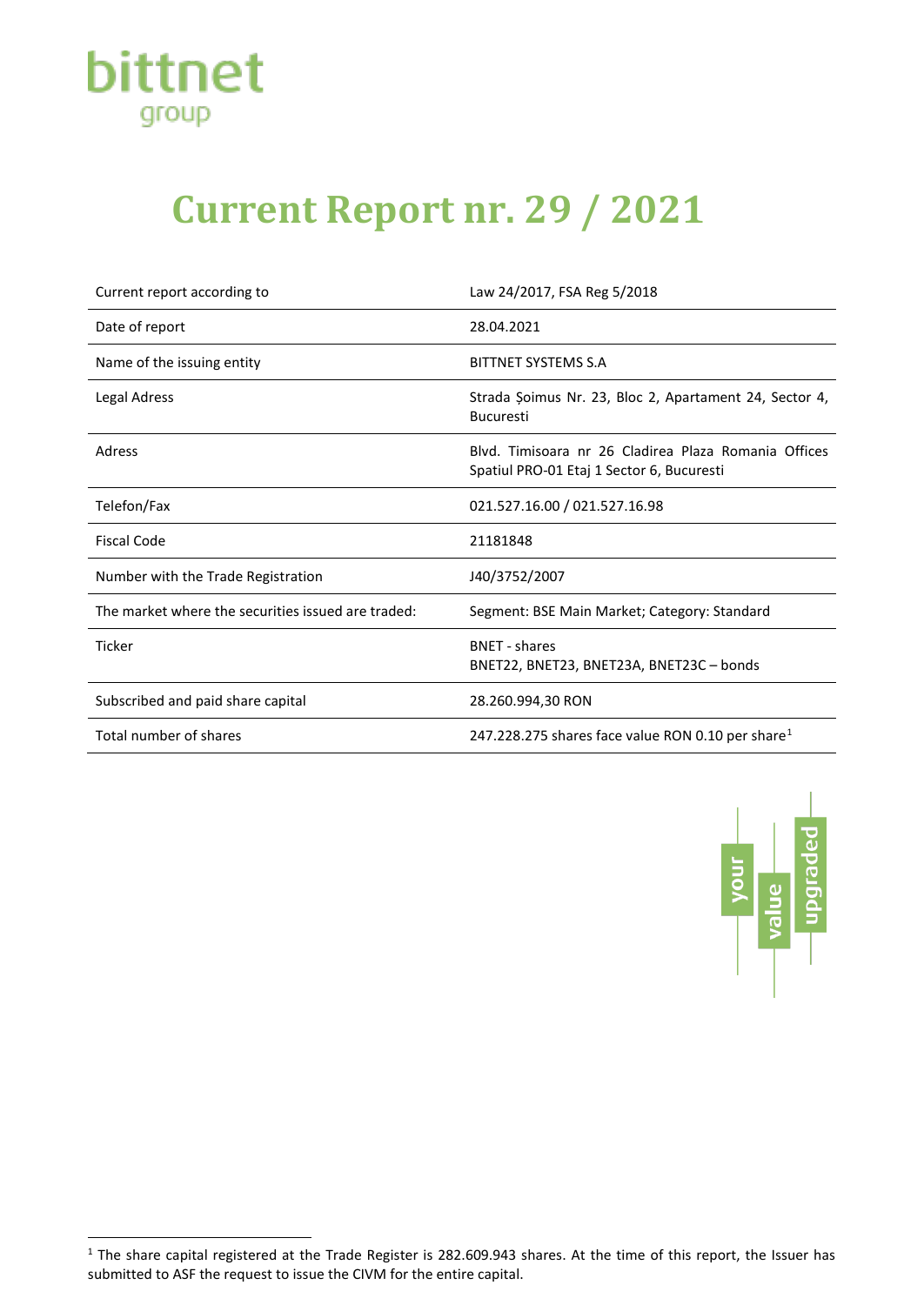

## **Results report O&E General Meeting of Shareholders from 27.04.2021**

#### **OGMS**

Today, April 27th, 2021, at 11:00 (Romanian time), the shareholders of BITTNET SYSTEMS SA, ("the Company") met in the Ordinary General Meeting of Shareholders ("OGMS") of the Company, at the first convocation, at the headquarters secondary located in Bucharest, Bd. Timisoara no. 26, "Plaza Romania Offices" Building, et. 1, sector 6 as well as in electronic format considering the prevention measures taken by the Romanian authorities in order to limit the effects of the Pandemic, and in accordance with the Procedure for organizing and holding General Shareholders' Meetings convened for 27.04.2021 (first convocation) approved by the decision of the Board of Directors, in addition to the provisions of the Procedure for organizing and holding the general meetings of the company's shareholders adopted by the EGMS decision of 29.01.2020. The OGMS meeting was opened by Mr. Mihai-Alexandru-Constantin Logofatu, as legal representative of the Chairman of the Board of Directors.

In accordance with:

- 1. The convening notice for the OGMS published on the Company's website (https://investors.bittnet.ro/) and on the BSE website (https://www.bvb.ro/) on 22.03.2021, in Official Gazette of Romania, Part IV, number 1191 dated 23.03.2021 and in the National Newspaper dated 24.04.2021;
- 2. The provisions of the Companies Law no. 31/1990, republished, with subsequent amendments and completions (Law no. 31/1990);
- 3. The provisions of Law no. 297/2004 regarding the capital market, with the subsequent modifications and completions (Law no. 297/2004);
- 4. The provisions of Law no. 24/2017 on the issuers of financial instruments and market operations, with subsequent amendments and completions (Law no. 24/2017);
- 5. The provisions of the FSA Regulation no. 5 of 2018 regarding issuers and operations with securities, with subsequent amendments and completions (Regulation no. 5/2018);
- 6. The provisions of the CNVM Regulation no. 6/2009 on the exercise of certain rights of shareholders in the general meetings of companies, with subsequent amendments and completions (Regulation no. 6/2009)

Following the debates, the shareholders of the Company adopted the following decisions regarding the items on the agenda with the following results: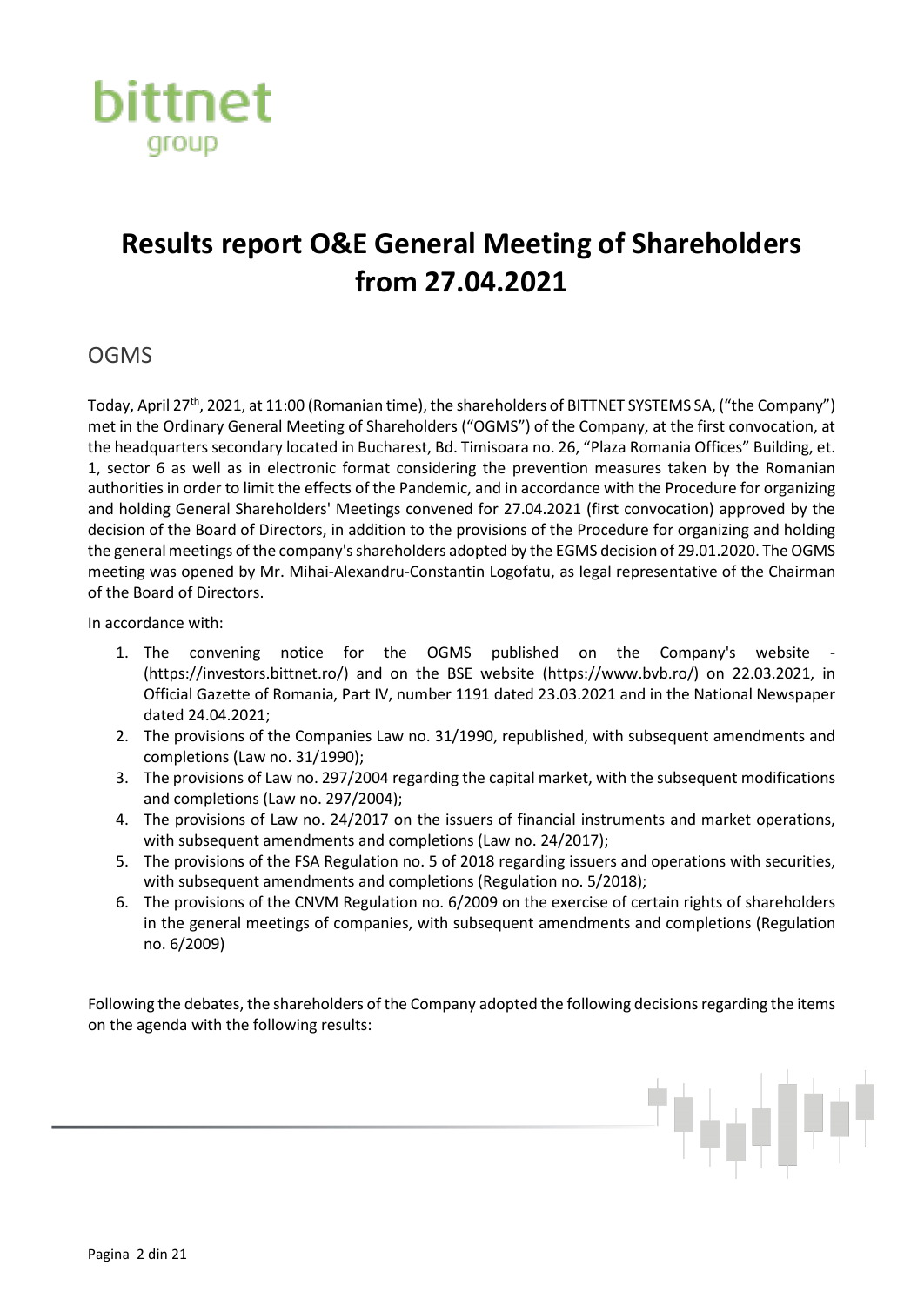

| OGMS01                                                | Cvorum      | <b>Votes cast</b> | 'For"       | 'Against'      | 'Abstention' | <b>Unexpressed</b> |
|-------------------------------------------------------|-------------|-------------------|-------------|----------------|--------------|--------------------|
| <b>Voting</b><br>rights                               | 163,753,672 | 163,630,351       | 163,630,351 | $\mathbf 0$    | $\mathbf 0$  | 123,321            |
| Percentage<br>of votes<br>cast                        | <b>NA</b>   | <b>NA</b>         | 100%        | $\overline{0}$ | $\mathbf 0$  | <b>NA</b>          |
| Percentage<br>of total<br>shares with<br>votingrights | 68.8137%    | 68.7619%          | 68.7619%    | $\mathbf 0$    | $\mathbf 0$  | <b>NA</b>          |
| Percentage<br>of total<br>shares                      | 66.2358%    | 66.1859%          | 66.1859%    | $\mathbf 0$    | 0            | <b>NA</b>          |

**Approves, according to the procedure of organizing and holding the general meetings of the Company's shareholders, the election of the Chairman of the meeting, Mr. Mihai-Alexandru-Constantin LOGOFATU and of the meeting secretary of the lawyer Ioana PRECUP, who has the quality of shareholder of the company.**

#### **Item 2**

| OGMS02                                                | Cvorum      | <b>Votes cast</b> | 'For"       | 'Against' | 'Abstention' | <b>Unexpressed</b> |
|-------------------------------------------------------|-------------|-------------------|-------------|-----------|--------------|--------------------|
| <b>Voting</b><br>rights                               | 164,001,040 | 105,434,508       | 105,335,059 | 99,449    | $\mathbf 0$  | 58,566,532         |
| Percentage<br>of votes<br>cast                        | <b>NA</b>   | <b>NA</b>         | 99.9057%    | 0.0943%   | $\mathbf 0$  | <b>NA</b>          |
| Percentage<br>of total<br>shares with<br>votingrights | 68.9177%    | 44.3064%          | 44.2647%    | 0.0418%   | $\mathbf 0$  | <b>NA</b>          |

البارا فرود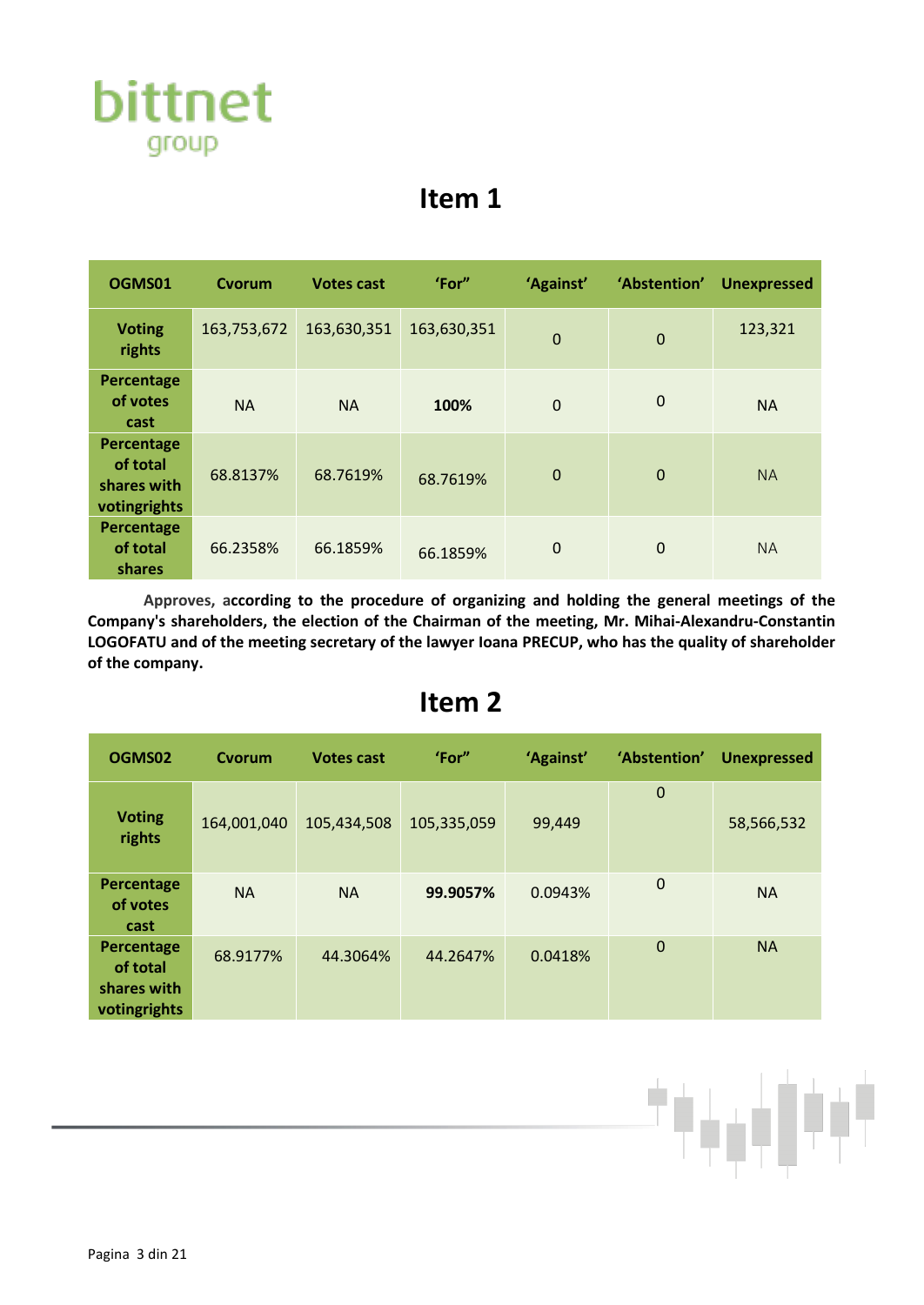

| Percentage<br>of total | 66.3359% | 42.6466% | 42.6064% | 0.0402% | <b>NA</b> |
|------------------------|----------|----------|----------|---------|-----------|
| <b>shares</b>          |          |          |          |         |           |

\*the members of the Board of Directors cannot vote the approval of the financial statements, according to Law 31/1990

**Approves of the individual and consolidated annual financial statements for the financial year 2020, based on the Report of the Board of Directors (in the form of a Universal Registration Document) and the Report of the Independent Auditor**

| OGMS03                                                | Cvorum      | <b>Votes cast</b> | 'For"       | 'Against' | 'Abstention' | <b>Unexpressed</b> |
|-------------------------------------------------------|-------------|-------------------|-------------|-----------|--------------|--------------------|
| <b>Voting</b><br>rights                               | 164,504,337 | 164,365,016       | 164,235,390 | 126,125   | 3,501        | 139,321            |
| Percentage<br>of votes<br>cast                        | <b>NA</b>   | <b>NA</b>         | 99.9211%    | 0.0767%   | 0.0021%      | <b>NA</b>          |
| Percentage<br>of total<br>shares with<br>votingrights | 69.1292%    | 69.0706%          | 69.0162%    | 0.0530%   | $\Omega$     | <b>NA</b>          |
| Percentage<br>of total<br>shares                      | 66.5395%    | 66.4831%          | 66.4307%    | 0.0510%   | 0.0014%      | <b>NA</b>          |

#### **Item 3**

**Approves of profit distribution proposal**

الباليريان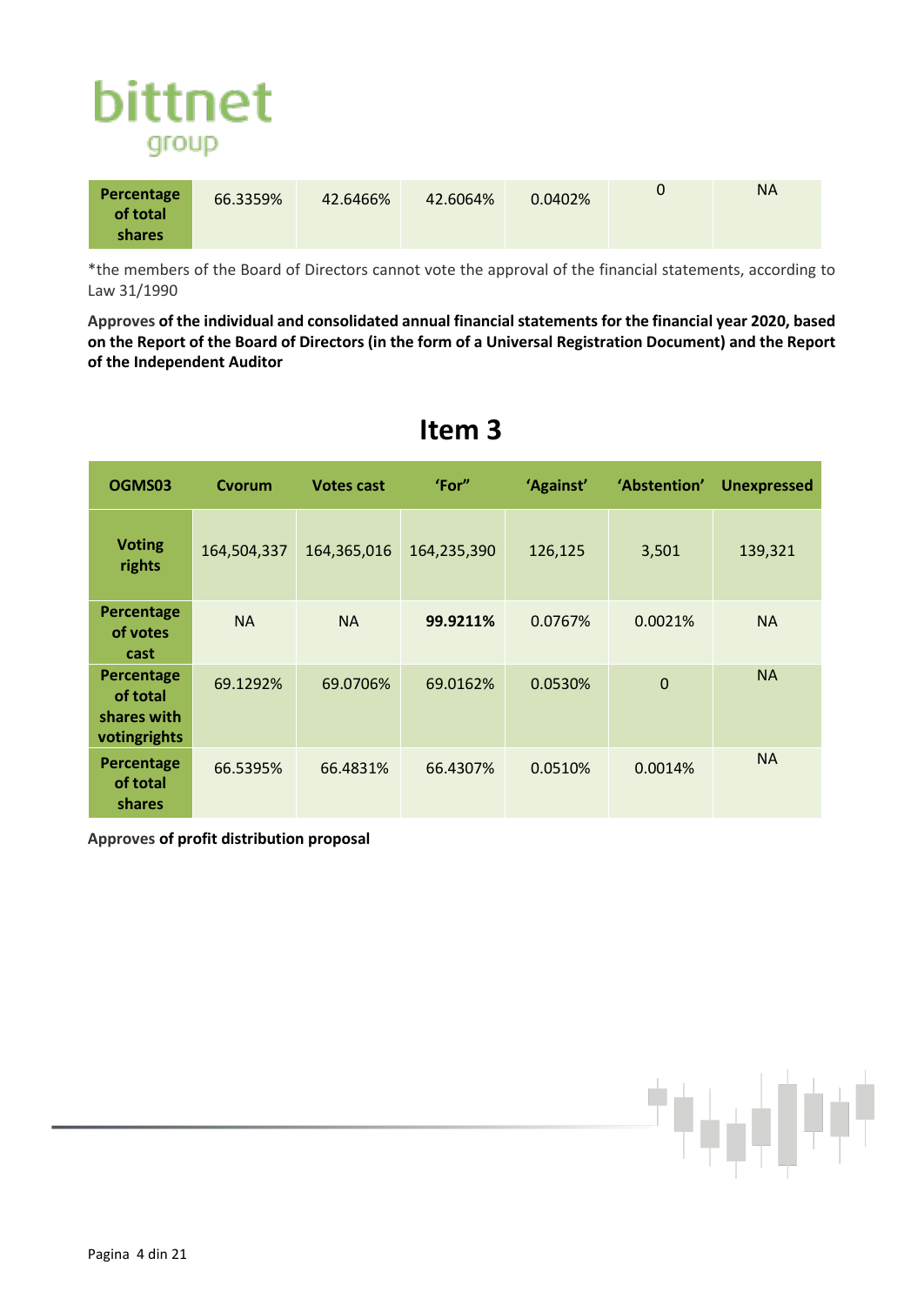

| OGMS04                                                | Cvorum      | <b>Votes cast</b> | 'For"       | 'Against'   | 'Abstention' | <b>Unexpressed</b> |
|-------------------------------------------------------|-------------|-------------------|-------------|-------------|--------------|--------------------|
| <b>Voting</b><br>rights                               | 164,468,703 | 105,632,632       | 103,371,799 | $\mathbf 0$ | 2,260,833    | 58,836,071         |
| Percentage<br>of votes<br>cast                        | <b>NA</b>   | <b>NA</b>         | 97.8597%    | $\mathbf 0$ | 2.1403%      | <b>NA</b>          |
| Percentage<br>of total<br>shares with<br>votingrights | 69.1142%    | 44.3897%          | 43.4396%    | $\mathbf 0$ | 0.0095%      | <b>NA</b>          |
| Percentage<br>of total<br>shares                      | 66.5250%    | 42.7268%          | 41.8123%    | $\mathbf 0$ | 0.9145%      | <b>NA</b>          |

\* the members of the Board cannot vote on the approval of the discharge, according to Law 31/1990

**Approves the discharge of the Board of Directors of the Company for the financial year 2020**

#### **Item 5**

| OGMS05                                                | Cvorum      | <b>Votes cast</b> | 'For"         | 'Against' | 'Abstention' | <b>Unexpressed</b> |
|-------------------------------------------------------|-------------|-------------------|---------------|-----------|--------------|--------------------|
| <b>Voting</b><br>rights                               | 164,974,703 | 164,816,446       | 164, 365, 775 | 450,671   | $\mathbf 0$  | 158,257            |
| Percentage<br>of votes<br>cast                        | <b>NA</b>   | <b>NA</b>         | 99.7266%      | 0.2734%   | 0            | <b>NA</b>          |
| Percentage<br>of total<br>shares with<br>votingrights | 69.3269%    | 69.2604%          | 69.0710%      | 0.1894%   | $\mathbf 0$  | <b>NA</b>          |
| Percentage<br>of total<br>shares                      | 66.7297%    | 66.6657%          | 66.4834%      | 0.1823%   | 0            | <b>NA</b>          |

**Approves of the Revenue and Expenditure Budget for the financial year 2021**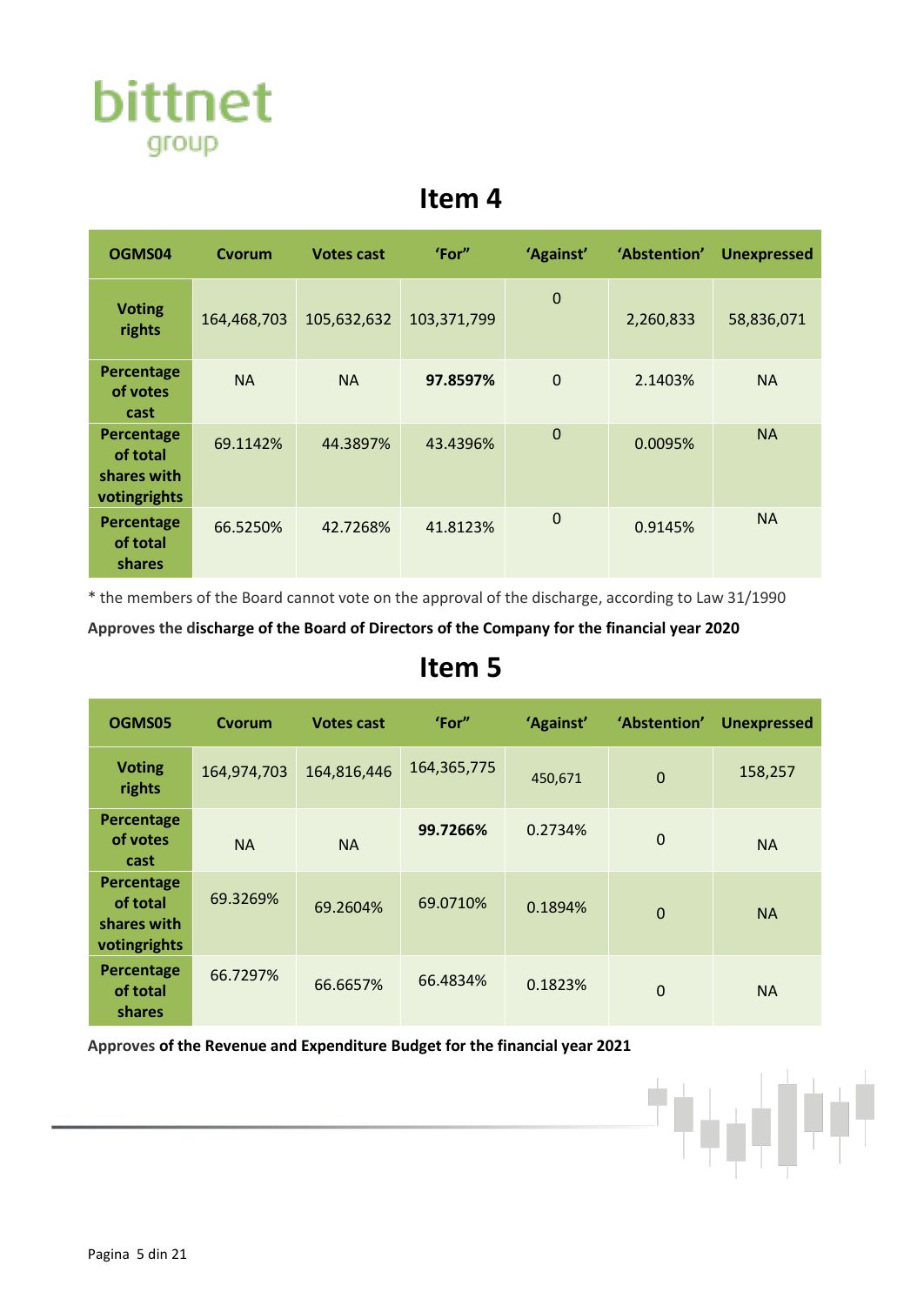

| OGMS06                                                | Cvorum      | <b>Votes cast</b> | 'For"       | 'Against' | 'Abstention' | <b>Unexpressed</b> |
|-------------------------------------------------------|-------------|-------------------|-------------|-----------|--------------|--------------------|
| <b>Voting</b><br>rights                               | 164,960,703 | 164, 155, 217     | 163,030,987 | 773,417   | 350,813      | 805,486            |
| Percentage<br>of votes<br>cast                        | <b>NA</b>   | <b>NA</b>         | 99.3151%    | 0.4711%   | 0.2137%      | <b>NA</b>          |
| Percentage<br>of total<br>shares with<br>votingrights | 69.3210%    | 68.9825%          | 68.5101%    | 0.3250%   | 0.0015%      | <b>NA</b>          |
| Percentage<br>of total<br><b>shares</b>               | 66.7240%    | 66.3982%          | 65.9435%    | 0.3128%   | 0.1419%      | <b>NA</b>          |

**Approves of the Remuneration Policy**

| OGMS07                                                | Cvorum      | <b>Votes cast</b> | 'For"       | 'Against' | 'Abstention' | <b>Unexpressed</b> |
|-------------------------------------------------------|-------------|-------------------|-------------|-----------|--------------|--------------------|
| <b>Voting</b><br>rights                               | 165,057,959 | 164,826,603       | 163,561,598 | 988,527   | 276,478      | 231,356            |
| Percentage<br>of votes<br>cast                        | <b>NA</b>   | <b>NA</b>         | 99.2325%    | 0.5997%   | 0.1677%      | <b>NA</b>          |
| Percentage<br>of total<br>shares with<br>votingrights | 69.3618%    | 69.2646%          | 68.7330%    | 0.4154%   | 0.0012%      | <b>NA</b>          |
| Percentage<br>of total<br>shares                      | 66.7634%    | 66.6698%          | 66.1581%    | 0.3998%   | 0.1118%      | <b>NA</b>          |
|                                                       |             |                   |             |           |              |                    |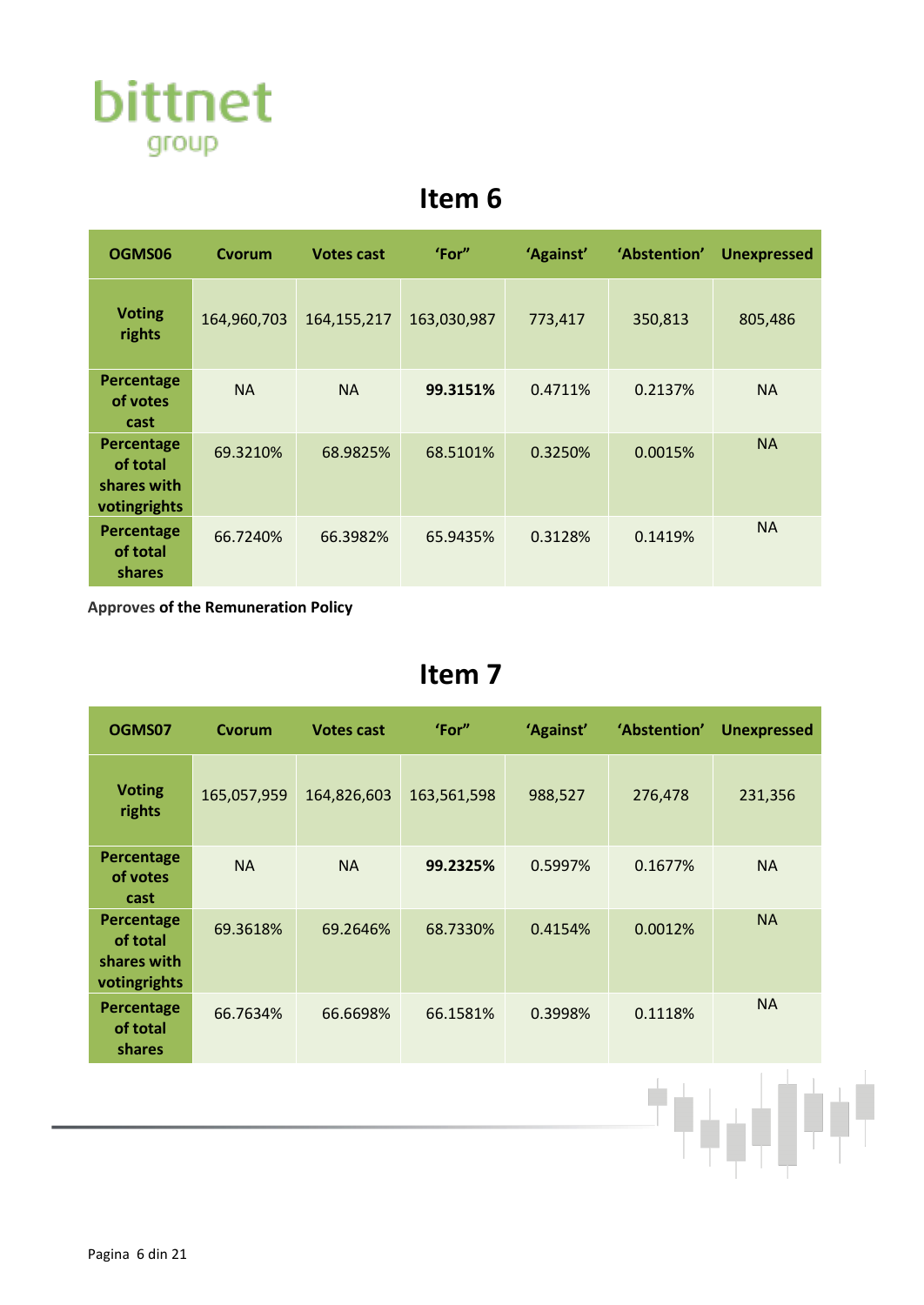

#### **Approves of the Remuneration Report for 2020**

#### **Item 8**

| OGMS08                                                | Cvorum      | <b>Votes cast</b> | 'For"       | 'Against'   | 'Abstention' | <b>Unexpressed</b> |
|-------------------------------------------------------|-------------|-------------------|-------------|-------------|--------------|--------------------|
| <b>Voting</b><br>rights                               | 164,958,158 | 164,729,809       | 164,729,809 | $\mathbf 0$ | $\mathbf 0$  | 228,349            |
| Percentage<br>of votes<br>cast                        | <b>NA</b>   | <b>NA</b>         | 100%        | $\mathbf 0$ | 0            | <b>NA</b>          |
| Percentage<br>of total<br>shares with<br>votingrights | 69.3199 %   | 69.2239%          | 69.2239%    | $\mathbf 0$ | $\mathbf 0$  | <b>NA</b>          |
| Percentage<br>of total<br>shares                      | 66.7230%    | 66.6307%          | 66.6307%    | 0           | 0            | <b>NA</b>          |

**Approves of the date of 21.05.2021 as Registration Date according to art. 86 para. (1) of Law no. 24/2017 and 20.05.2021 as Ex-Date according to art. 2 para. 2 lit. l) of Regulation no. 5/2018**

| OGMS09                                | Cvorum      | <b>Votes cast</b> | 'For"       | 'Against' | 'Abstention' | <b>Unexpressed</b> |
|---------------------------------------|-------------|-------------------|-------------|-----------|--------------|--------------------|
| <b>Voting</b><br>rights               | 167,057,857 | 163,255,819       | 163,030,809 | 225,010   | $\bf 0$      | 3,802,038          |
| <b>Percentage</b><br>of votes<br>cast | <b>NA</b>   | <b>NA</b>         | 99.8622%    | 0.1378%   | $\mathbf 0$  | <b>NA</b>          |
| Percentage<br>of total                | 70.2023%    | 68.6045%          | 68.5100%    | 0.0946%   | $\bf 0$      | <b>NA</b>          |
|                                       |             |                   |             |           |              |                    |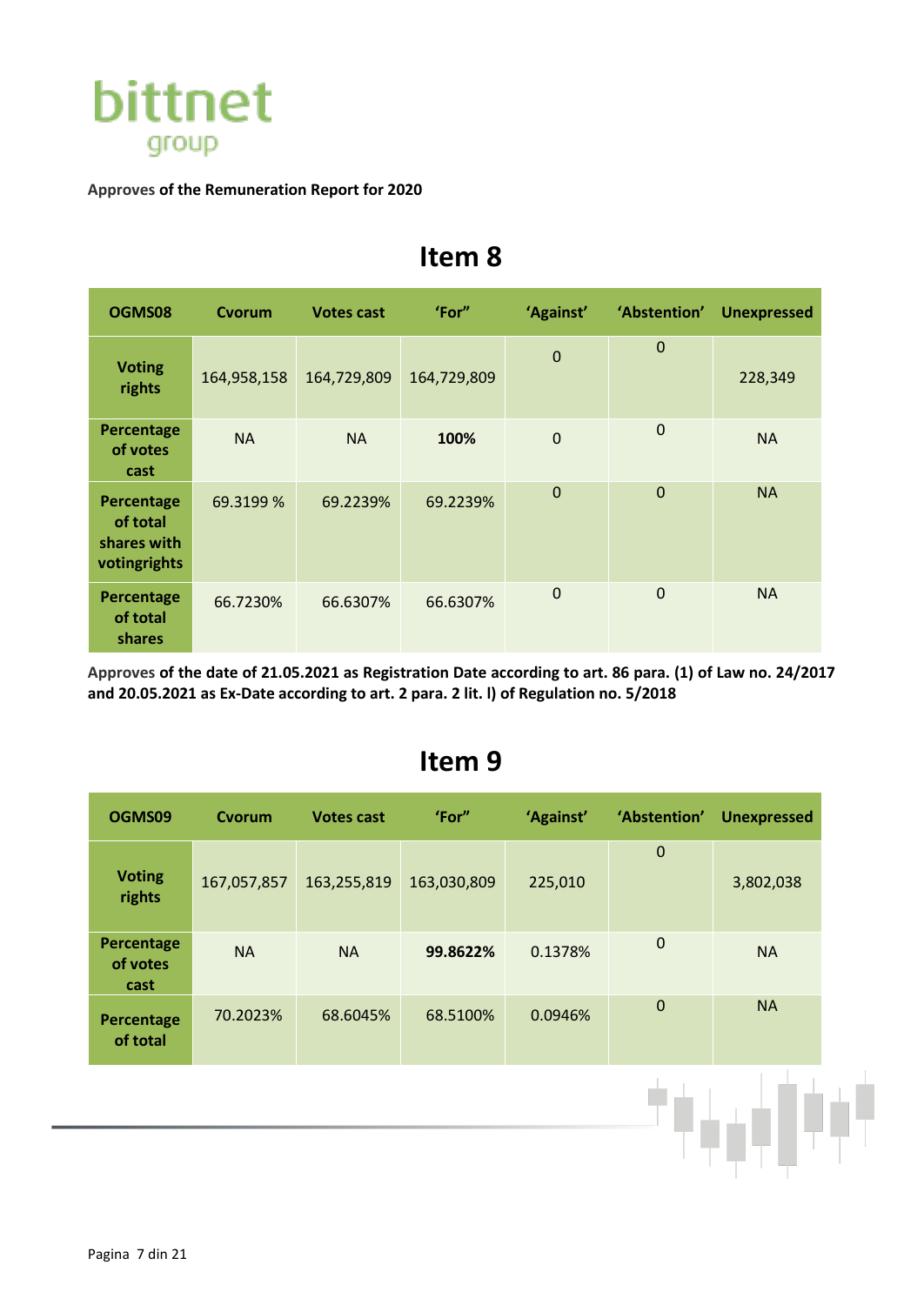

| shares with<br>votingrights      |          |          |          |         |   |    |
|----------------------------------|----------|----------|----------|---------|---|----|
| Percentage<br>of total<br>shares | 67.5723% | 66.0344% | 65.9434% | 0.0910% | O | NА |

**Approves the power of attorney, with the possibility of substitution, of Mr. Mihai Alexandru Constantin LOGOFĂTU, as legal representative of the Chairman of the Board of Directors of the Company, to sign the shareholders' Decisions and any other documents related to them and to fulfill all procedures and the formalities provided by law for the purpose of implementing the decisions of the shareholders, including the formalities of their publication and registration in the Trade Register or at any other public institution**

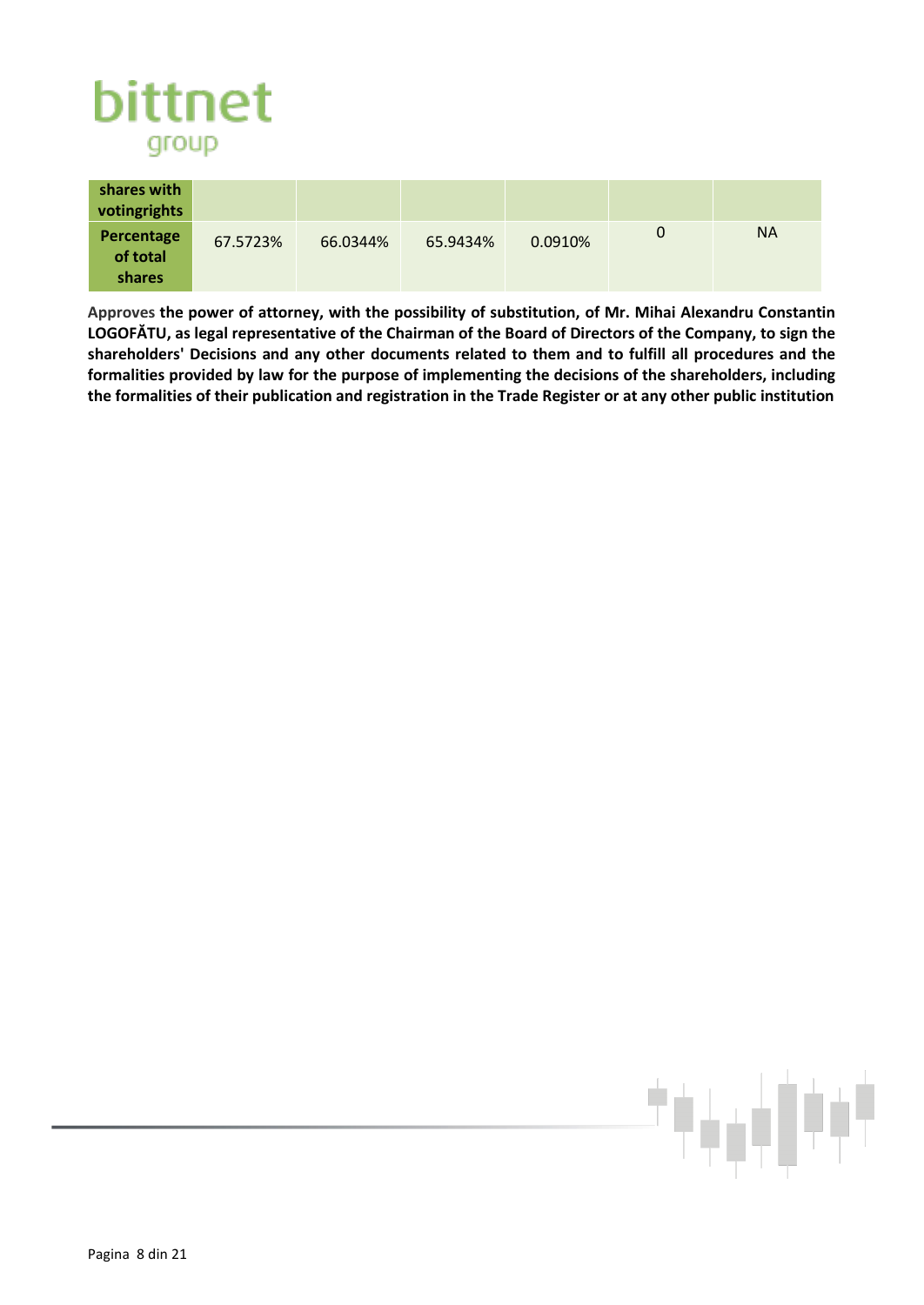

#### EGMS

Today, April 27, 2021, at 12:00 (Romanian time), the shareholders of BITTNET SYSTEMS SA, ("the Company") met in the Extraordinary General Meeting of Shareholders ("EGMS") of the Company, at the first convocation, at the headquarters secondary located in Bucharest, Bd. Timisoara no. 26, "Plaza Romania Offices" Building, et. 1, sector 6, as well as in electronic format considering the prevention measures taken by the Romanian authorities in order to limit the effects of the Pandemic, and in accordance with the Procedure for organizing and holding the General Meetings of Shareholders convened for 27.04.2021 (first convocation) approved by the decision of the Board of Directors, in addition to the provisions of the Procedure for organizing and conducting the general meetings of the company's shareholders adopted by the EGMS decision of 29.01.2020.

The EGMS meeting was opened by Mr. Mihai-Alexandru-Constantin Logofatu, as legal representative of the Chairman of the Board of Directors.

In accordance witf:

- 1. The convening notice for the OGMS published on the Company's website (https://investors.bittnet.ro/) and on the BSE website (https://www.bvb.ro/) on 22.03.2021, in The Official Gazette of Romania, Part IV, number 1191 dated 23.03.2021 and in the National Gazette dated 24.04.2021, as was completed on 05.04.2021 and published on the Company's website and on the BSE website on 05.04.2021 and in the Official Gazette of Romania, Part IV, number 1421 from 07.04.2021 and in the National Newspaper on 07.04.2021;
- 2. The provisions of the Companies Law no. 31/1990, republished, with subsequent amendments and completions (Law no. 31/1990);
- 3. The provisions of Law no. 297/2004 regarding the capital market, with the subsequent modifications and completions (Law no. 297/2004);
- 4. The provisions of Law no. 24/2017 on the issuers of financial instruments and market operations, with subsequent amendments and completions (Law no. 24/2017);
- 5. The provisions of the FSA Regulation no. 5 of 2018 regarding issuers and operations with securities, with subsequent amendments and completions (Regulation no. 5/2018);
- 6. The provisions of CNVM Regulation no. 6/2009 on the exercise of certain rights of shareholders in the general meetings of companies, with subsequent amendments and completions (Regulation no. 6/2009)

Following the debates, the Company's shareholders adopted the following decisions regarding the items on the agenda: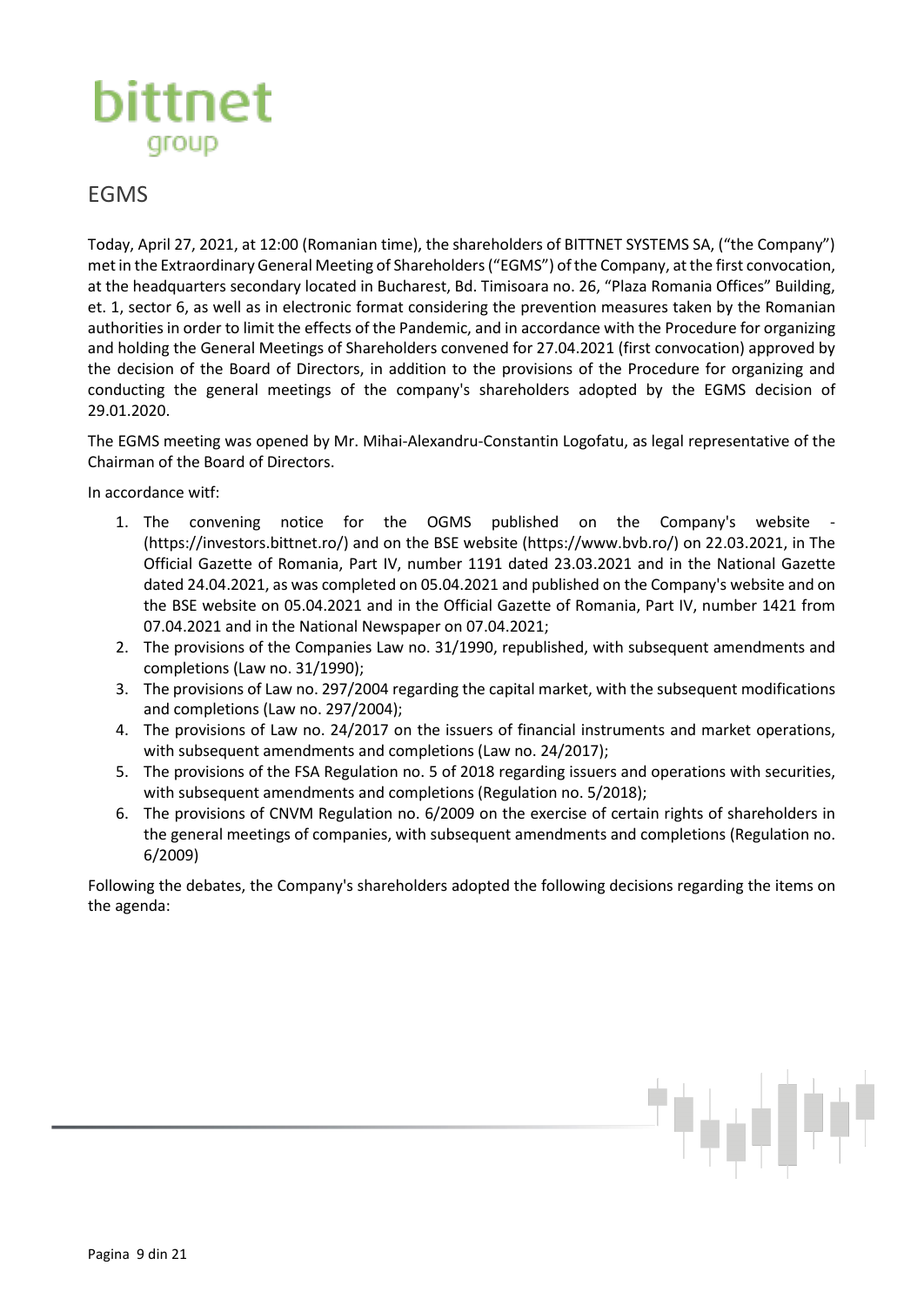

| EGMS01                                                | Cvorum      | <b>Votes cast</b> | 'For"       | 'Against'      | 'Abstention' | <b>Unexpressed</b> |
|-------------------------------------------------------|-------------|-------------------|-------------|----------------|--------------|--------------------|
| <b>Voting</b><br>rights                               | 164,065,101 | 164,065,101       | 163,986,691 | $\mathbf 0$    | $\mathbf 0$  | 78,410             |
| Percentage<br>of votes<br>cast                        | <b>NA</b>   | <b>NA</b>         | 99.9522%    | $\overline{0}$ | $\mathbf 0$  | <b>NA</b>          |
| Percentage<br>of total<br>shares with<br>votingrights | 68.9446%    | 68.9446%          | 68.9117%    | $\mathbf 0$    | $\mathbf 0$  | <b>NA</b>          |
| Percentage<br>of total<br>shares                      | 66.3618%    | 66.3618%          | 66.3301%    | $\mathbf 0$    | 0            | <b>NA</b>          |

**Approves, according to the procedure of organizing and holding the general meetings of the company's shareholders, the election of the chairman of the meeting, Mr. Mihai-Alexandru-Constantin LOGOFATU, and of the meeting secretary of the lawyer Ioana PRECUP, who has the quality of shareholder of the company**

#### **Item 2**

| EGMS02                                                | Cvorum      | <b>Votes cast</b> | 'For"       | 'Against'   | 'Abstention' | <b>Unexpressed</b> |
|-------------------------------------------------------|-------------|-------------------|-------------|-------------|--------------|--------------------|
| <b>Voting</b><br>rights                               | 166,524,413 | 166,524,413       | 166,483,707 | $\mathbf 0$ | $\mathbf 0$  | 40,706             |
| Percentage<br>of votes<br>cast                        | <b>NA</b>   | <b>NA</b>         | 99.9756%    | $\mathbf 0$ | $\mathbf 0$  | <b>NA</b>          |
| Percentage<br>of total<br>shares with<br>votingrights | 69.9781%    | 69.9781%          | 69.9610%    | $\mathbf 0$ | $\mathbf 0$  | <b>NA</b>          |

ابارين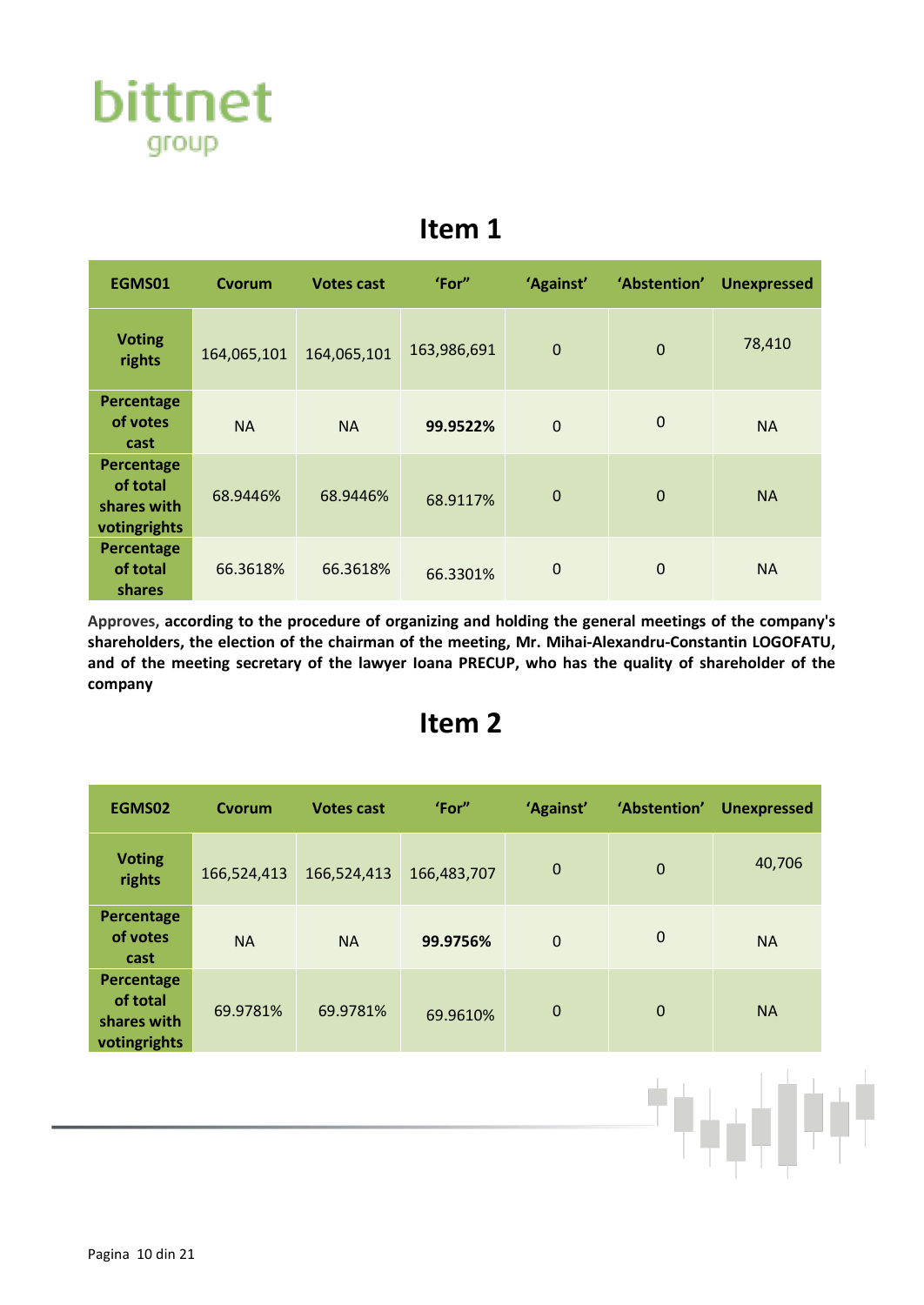

| Percentage |          |          |          |  |           |
|------------|----------|----------|----------|--|-----------|
| of total   | 67.3565% | 67.3565% | 67.3401% |  | <b>NA</b> |
| shares     |          |          |          |  |           |

**Approves the increase of the share capital with the amount of RON 16,956,596.60 through the issue of 169,565,966 shares with a nominal value of 0.1 ron / share for the benefit of shareholders (including for the benefit of the Company for its own shares) registered in The Register of Shareholders kept by the CENTRAL DEPOSITARY on the registration date to be established by the GMS. The increase of the share capital will be achieved by the partial capitalization of the issue premiums amounting to RON 16,956,596.60. The distribution of the newly issued shares will be made in proportion of 6 free shares for every 10 shares held. If in the case of a shareholder the application of the proportion of 6/10 leads to a number of shares that is not an integer, the new number of shares to be received is calculated by rounding to the lower whole. The company will compensate the shareholders for the fractions thus resulted through the Central Depository. The amount to be compensated is obtained by multiplying the fraction by ten decimals with the compensation price and then rounding to two decimals the result of the multiplication. The compensation price will be equal to the highest value between: the market value established according to the Law and the nominal value.**

**If, until the Registration Date, the capital increase operations decided by the Board of Directors through Decisions no. 7 / 18.08.2020 and no. 10 / 17.12.2020 will not be registered, the Board of Directors is empowered to decide accordingly the manner of implementation of this decision, including to decide, as the case may be, to increase the share allocation rate free of charge, or the reduction of the total number of distributed shares or any other technical solution agreed with the competent authorities regarding the capital market.** 

**Approval of the registration date (defined as the date that serves to identify the shareholders affected by the decision), the ex-date and the payment date, as follows: 21.07.2021 - Registration Date; 20.07.2021 - Date Ex-date; 22.07.2021 - Date of Payment of new shares; 03.08.2021 - Date of Payment for fractions resulting from rounding to the lower whole.**

| EGMS03                         | Cvorum      | <b>Votes cast</b> | 'For"       | 'Against' | 'Abstention' | <b>Unexpressed</b> |
|--------------------------------|-------------|-------------------|-------------|-----------|--------------|--------------------|
| <b>Voting</b><br>rights        | 166,649,334 | 166,649,334       | 163,396,046 | 2,477,387 | 504,649      | 271,252            |
| Percentage<br>of votes<br>cast | <b>NA</b>   | <b>NA</b>         | 98.0478%    | 1.4866%   | 0.3028%      | <b>NA</b>          |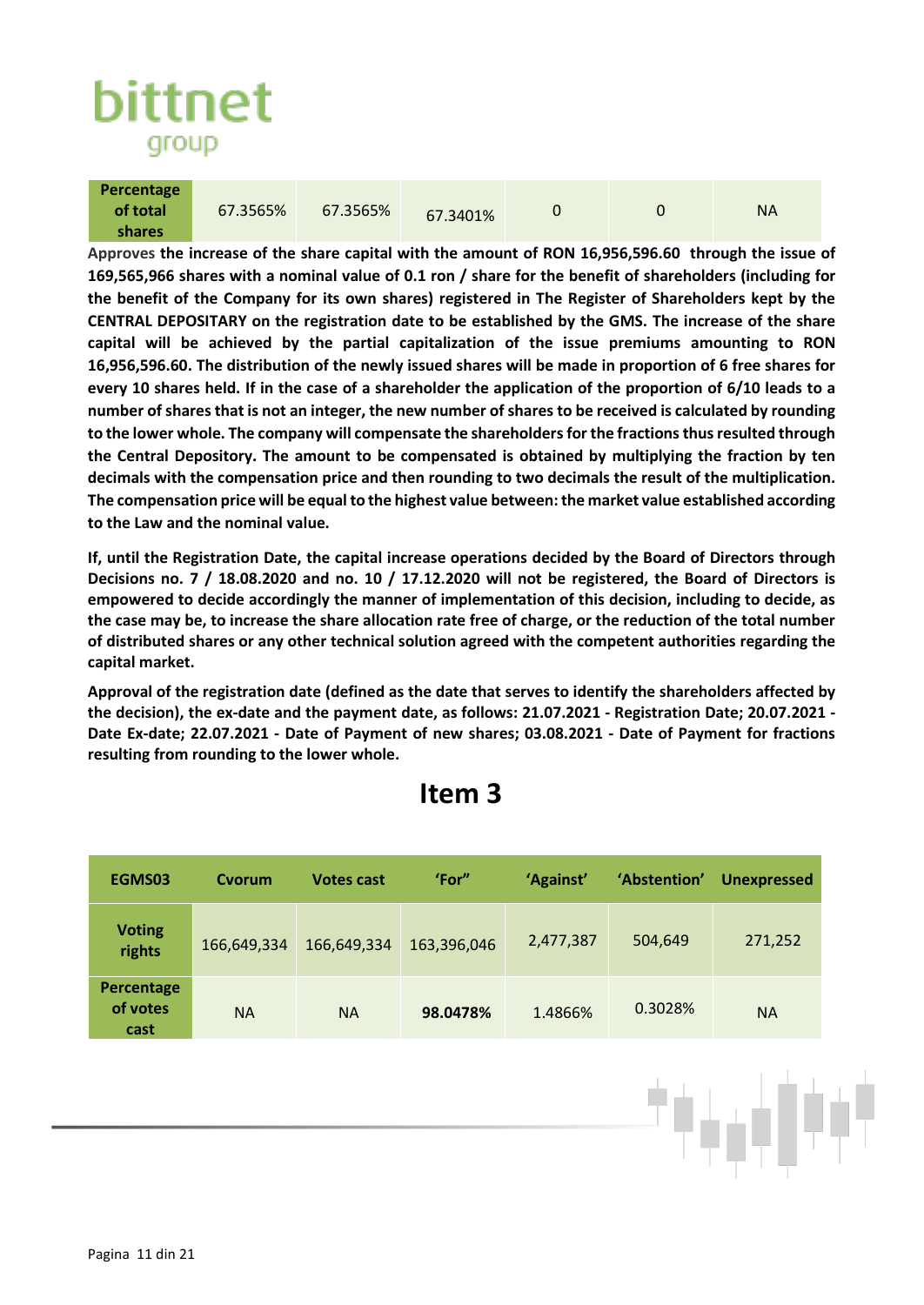# bittnet group

| Percentage<br>of total<br>shares with<br>votingrights | 70.0306% | 70.0306% | 68.6635% | 1.0411% | 0.2121% | <b>NA</b> |
|-------------------------------------------------------|----------|----------|----------|---------|---------|-----------|
| Percentage<br>of total<br>shares                      | 67.4071% | 67.4071% | 66.0912% | 1.0021% | 0.2041% | <b>NA</b> |

**Approvesthe capital increase with the amount of RON 2,826,099.50 through the issue of 28,260,995 shares with a nominal value of 0.1 lei / share for the benefit of shareholders (including for the benefit of the Company for its own shares) registered in the Shareholders Register kept by the Central Depository on the registration date to be established by the GMS.** 

**The distribution of the newly issued shares will be made 1 free share for every 10 shares held. The increase of the share capital will be achieved by the partial capitalization of the issue premiums amounting to RON 2,826,099.50, the amount to be distributed to the shareholders from the registration date they choose to support the Society.** 

**The purpose of the capital increase is to issue available shares so that the company can fulfill its obligations under the approved incentive plans, and shareholders who decide to leave the newly issued shares to the company will receive their equivalent value in proportion to the number of shares held. Shareholders registered in the register of shareholders on the Registration Date (July 21, 2021) will be able to choose not to support the development plans and obligations of the company, having a period of 9 days to choose:** 

- **(i) either to leave the shares at the disposal of the Company (these to be loaded by the Central Depository in the issuer's treasury) and to receive a cash distribution in the amount of 0.1 RON for every 10 shares held on the Registration Date,**
- **(ii) either not to support the Company in fulfilling the assumed obligations and to receive a free share for every 10 shares held on the Registration Date.**

**If in the case of a shareholder the application of the proportion leads to a number of shares that is not an integer, the new number of shares to be received is calculated by rounding down to the first integer. The company will compensate the shareholders for the fractions thus resulted through the Central Depository. The amount to be compensated is obtained by multiplying the fraction by ten decimals with the compensation price and then rounding to two decimals the result of the multiplication. The compensation price will be equal to the highest value between: the market value established according to the Law and the nominal value.**

**If, until the Registration Date, the capital increase operations decided by the Board of Directors Decision no. 7 / 18.08.2020 and no. 10 / 17.12.2020 will not be registered, the Board of Directors is empowered to decide accordingly the implementation of this decision, including to decide, as appropriate, to increase the allocation rate of free shares, or to reduce the total number of shares distributed or any other technical solution agreed with the competent authorities regarding the capital market.**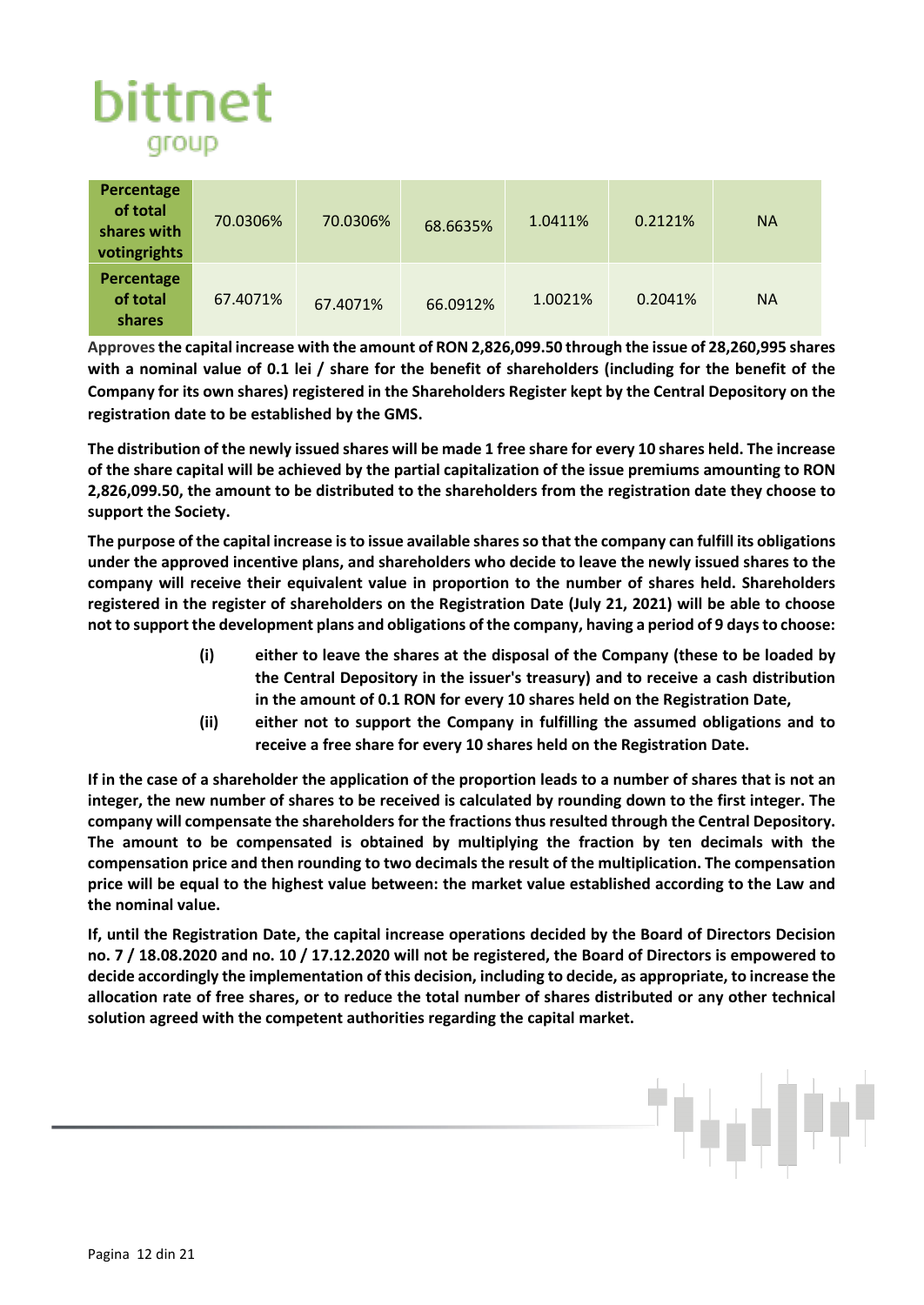

**Approval of the registration date (defined as the date that serves to identify the shareholders affected by the decision), the ex-date and the payment date, as follows: 21.07.2021 - Registration Date; 20.07.2021 - Date Ex-date; 03.08.2021 - Payment Date for the fractions resulting from the rounding to the lower integer and for the value of the shares left at the Company's disposal; 10.09.2021 - Payment Date for the new shares, defined as the date on which the newly issued shares will be charged to the global accounts of the shareholders from the registration date, who did not choose to support the Issuer in fulfilling the assumed obligations.**

| EGMS04                                                | Cvorum      | <b>Votes cast</b> | 'For"       | 'Against' | 'Abstention' | <b>Unexpressed</b> |
|-------------------------------------------------------|-------------|-------------------|-------------|-----------|--------------|--------------------|
| <b>Voting</b><br>rights                               | 166,627,254 | 166,627,254       | 166,119,745 | 307,315   | 5,620        | 194,574            |
| Percentage<br>of votes<br>cast                        | <b>NA</b>   | <b>NA</b>         | 99.6954%    | 0.1844%   | 0.0034%      | $\overline{0}$     |
| Percentage<br>of total<br>shares with<br>votingrights | 70.0213%    | 70.0213%          | 69.8080%    | 0.1291%   | 0.0024%      | $\mathbf 0$        |
| Percentage<br>of total<br>shares                      | 67.3981%    | 67.3981%          | 67.1929%    | 0.1243%   | 0.0023%      | $\mathbf 0$        |

#### **Item 4**

**Approves of a capital increase with new cash contributions from shareholders registered in the Shareholders' Register held by the Central Depository at the registration date that will be determined by GMS. The capital increase is subject to approval by the GMS notwithstanding the provisions of art .12.6 and art.18.1 lit. j ) . The increase will take place in the following conditions:** 

**a. The number of new shares issued will be 24.722.828 each with a nominal value of RON 0.1 / share and an issue premium to be decided by the GMS:** 

**Formula for premium issue: [(average transaction price for last 30 days) / adjustment factor] - 0,1** 

**Adjustment factor: 1.15.** 

**The average price will be calculated based on the date of submission in physical format to the Financial Supervisory Authority of the Prospectus / Prosecutive Proposition related to this capital increase.**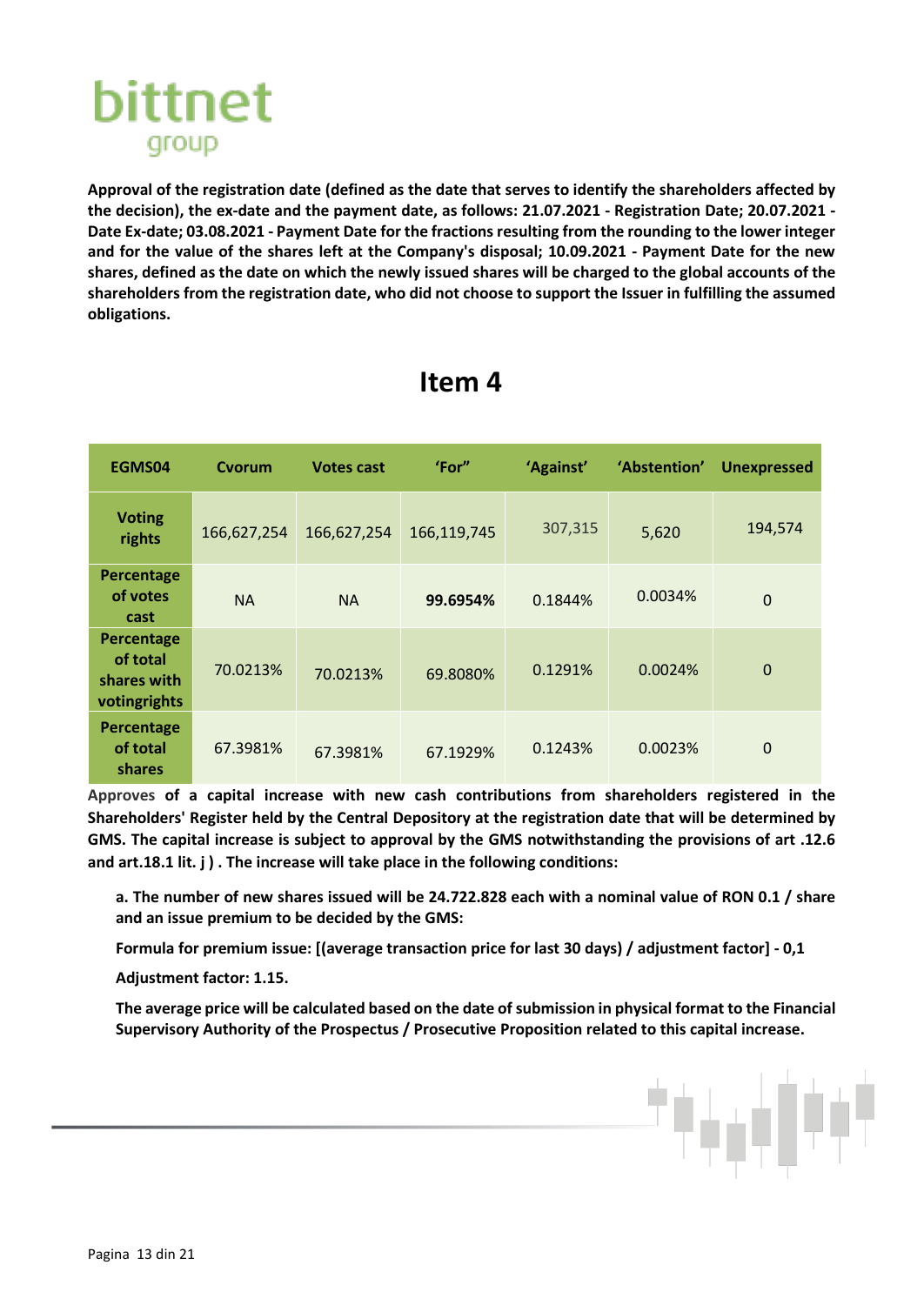

**b. The share capital increase is achieved by offering new shares for subscription, within the preference rights to:**

- **shareholders who were registered in the Shareholders' Register at the registration date, at the moment of share capital increase, and have not alienated their preference rights during the trading period and**
- **persons who acquired preference rights during the trading period;**

**c. After the period for exercising, the preference rights for newly issued shares expires, unsubscribed shares will be offered for subscription in a private placement at a higher price that the price offered to shareholders under article a) above.** 

**d. The preference rights will be tradable in the relevant Market administered by Bucharest Stock Exchange, according with the specific regulations of the capital market.** 

**e. The number of preference rights issued will be equal to the number of shares issued by the Company, registered in the Shareholders' Register, each shareholder, registered in the Shareholders' Register at the registration date of capital increase, will receive a number of preference rights equal with the number of shares held.** 

**f. For subscription of 10 new shares under the preference right, a shareholder must hold 70 preference rights (rate: 10:70). A shareholder of the Company at the registration date which has not alienated their rights may purchase a maximum number of newly issued shares calculated by dividing the number of subscription rights held by that shareholder, on the registration date, to the number of preference rights necessary to subscribe one new share. In the case that the maximum number of shares that can be subscribed during the preference right (resulting from the above calculation) is not a natural number, the maximum number of shares that can actually be subscribed will be rounded-down to the next inferior natural number.** 

**g. The period for exercising the preference right will be one month from the date established in the proportioned prospectus / offer prospectus and will begin at a later registration date corresponding to the share capital increase and the date of publication of the decision in the Official State Gazette of Romania (Monitorul Oficial).** 

**h. Unsubscribed shares after offering within a private placement will be canceled by decision of the Board which finds the actual results of the capital increase and approves the relevant amendments to the Articles of Incorporation, following the value of the capital increase to be determined by reference to shares actually written in the stages mentioned in the points above.** 

**i) The allocation rights for the shares subscribed will be tradable on the relevant market administered by the Bucharest Stock Exchange in accordance with the specific regulations of this market.** 

**j) The share capital increase is done to ensure the implementation of the development plans of the Group.** 

**k) The Board is authorized to undertake any necessary steps, procedures and actions to ensure the fulfilling of the capital increase decision, including but not limited to:**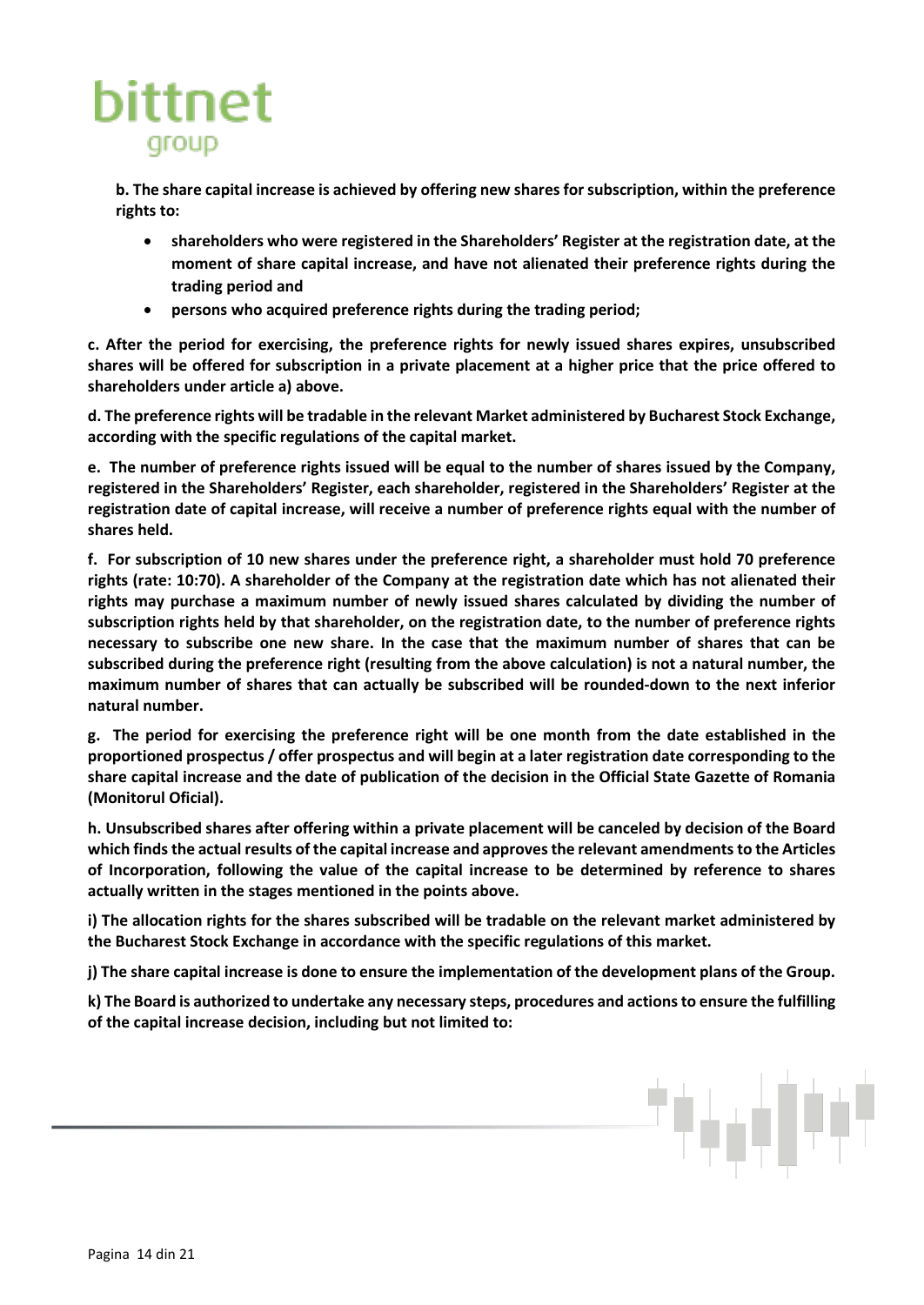

- o **Contracting the necessary services to compile the relevant documentation (including but not limited to the preference rights presentation document, the offer document / prospectus/ proportioned prospectus for exercising preference rights) as well as the actual implementation of the share capital increase;**
- o **The subscription period and the payment methods;**
- o **The details for trading the preference rights and allocation rights on the relevant market administered by the Bucharest Stock Exchange;**
- o **Deciding the technique of actual delivery for the private placement (using the BVB system or the direct method with the Central Depository);**
- o **Cancellation of the unsubscribed shares after the last step of the issue;**
- o **Adopting any decisions necessary to implement the capital increase;**
- o **Modifying the Articles of Incorporation to reflect the results of the capital increase.**

**Approval of the registration date (defined as the date that serves to identify the shareholders affected by the decision), the ex-date and the payment date for the preference rights, as follows: 21.05.2021 - Date of Registration; 20.05.2021 - Date Ex-date; 24.05.2021 - Date of payment for preferential rights.**

| EGMS05                                                | Cvorum      | <b>Votes cast</b> | 'For"       | 'Against' | 'Abstention' | <b>Unexpressed</b> |
|-------------------------------------------------------|-------------|-------------------|-------------|-----------|--------------|--------------------|
| <b>Voting</b><br>rights                               | 166,998,443 | 166,998,443       | 164,998,776 | 989,617   | 884,401      | 125,649            |
| Percentage<br>of votes<br>cast                        | <b>NA</b>   | <b>NA</b>         | 98.8026%    | 0.5926%   | 0.5296%      | <b>NA</b>          |
| Percentage<br>of total<br>shares with<br>votingrights | 70.1773%    | 70.1773%          | 69.3370%    | 0.4159%   | 0.3716%      | <b>NA</b>          |
| Percentage<br>of total<br>shares                      | 67.5483%    | 67.5483%          | 66.7394%    | 0.4003%   | 0.3577%      | <b>NA</b>          |

#### **Item 5**

**Approves of a plan to incentivize for key persons, by offering options for the acquisition of a maximum number of shares of 5% of the total shares of the Company at a preferential price - Stock Option Plan - ("The plan"), in the form presented to the general meeting. Approval of the registration date (defined as**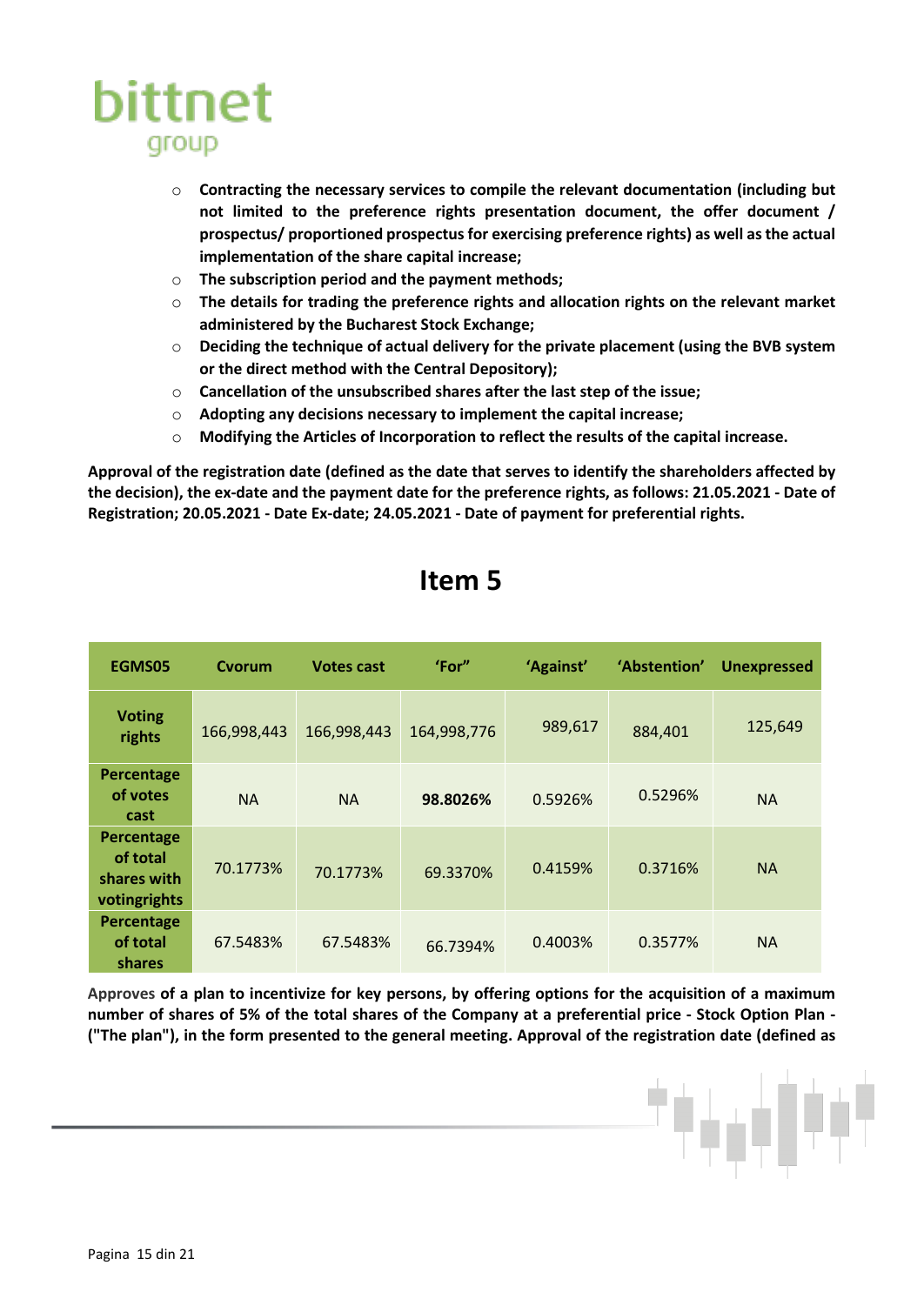

**the date that serves to identify the shareholders affected by the decision), and the ex-date, as follows: 21.05.2021 - Date of Registration; 20.05.2021 - Date Ex-date**

| EGMS06                                                | Cvorum      | <b>Votes cast</b> | 'For"       | 'Against'   | 'Abstention' | <b>Unexpressed</b> |
|-------------------------------------------------------|-------------|-------------------|-------------|-------------|--------------|--------------------|
| <b>Voting</b><br>rights                               | 167,000,443 | 167,000,443       | 166,862,318 | $\mathbf 0$ | $\mathbf 0$  | 138,125            |
| Percentage<br>of votes<br>cast                        | <b>NA</b>   | <b>NA</b>         | 99.9173%    | $\mathbf 0$ | $\mathbf 0$  | <b>NA</b>          |
| Percentage<br>of total<br>shares with<br>votingrights | 70.1781%    | 70.1781%          | 70.1201%    | $\mathbf 0$ | $\mathbf 0$  | <b>NA</b>          |
| Percentage<br>of total<br>shares                      | 67.5491%    | 67.5491%          | 67.4932%    | $\mathbf 0$ | $\mathbf 0$  | <b>NA</b>          |

## **Item 6**

**Approves of the purchase of a number of registered shares representing 35% of the share capital of SERVODATA AS, a company registered in Czech Republic with its registered office in Prague, Karolinská 661/4, Amazon Court Praha 8 - Karlín, 18600 , registered with the authorities of Czech Republic under number IČ: 25112775 DIČ: CZ25112775. The transaction price is EUR 1,400,000 (one million eur) and will be paid in the form of BNET shares that will be settled in a future operation to increase the share capital. The effective number of shares to be issued by the Company will be determined in accordance with the provisions of art. 210 (2) of Law no. 31/1990 and art. 87-88 of Law no. 24/2017 regarding the issuers of financial instruments and market operations and art. 174 of the FSA Regulation no. 5/2018.** 

**The Board of Directors of the Company is mandated to establish the implementation procedure and to carry out all the necessary steps for the fulfillment of the present decision.** 

**Approval of the registration date (defined as the date that serves to identify the shareholders affected by the decision), and the ex-date, as follows: 21.05.2021 - Date of Registration; 20.05.2021 - Date Ex-date;**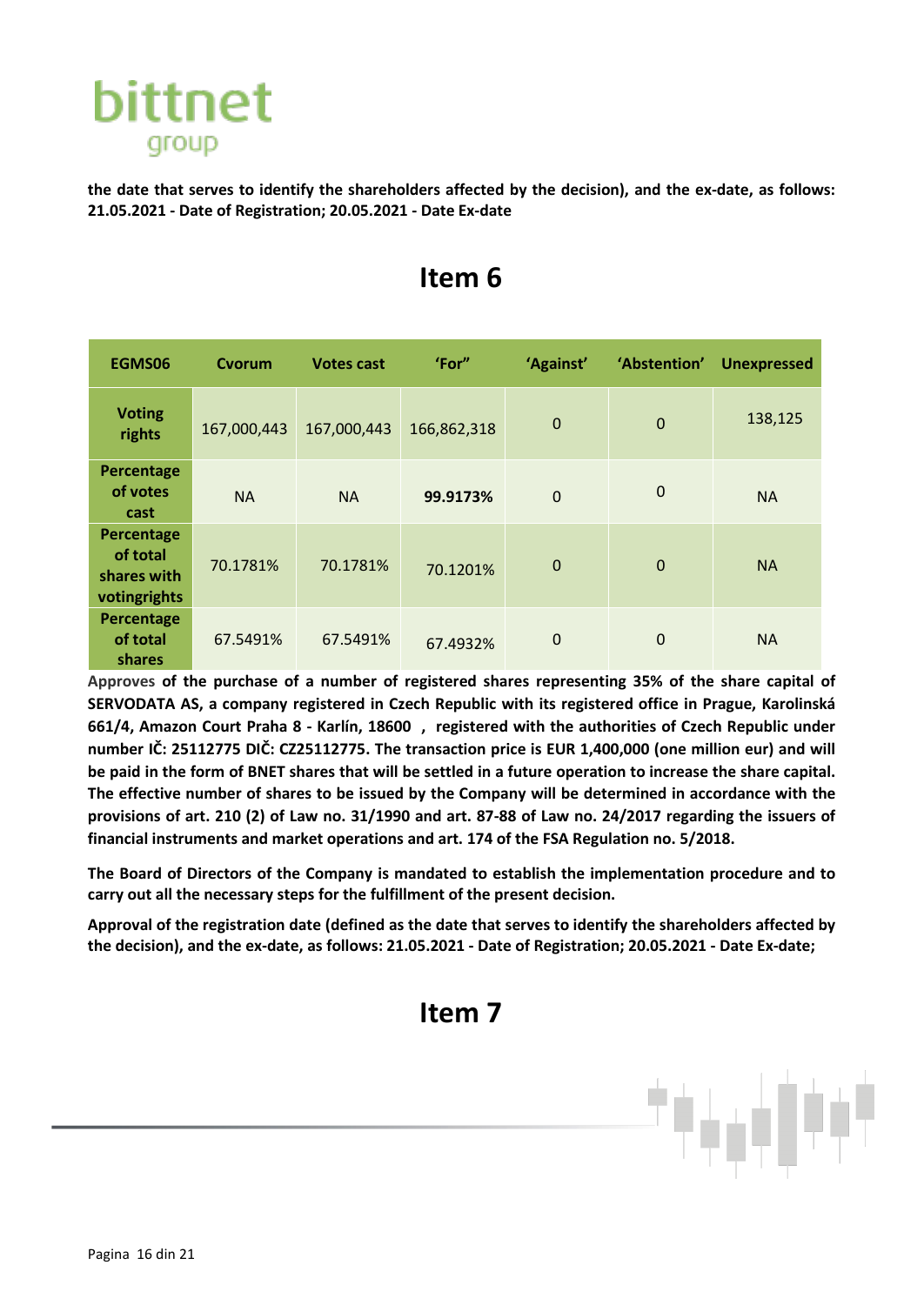

| EGMS07                                                | Cvorum      | <b>Votes cast</b> | 'For"       | 'Against' | 'Abstention' | <b>Unexpressed</b> |
|-------------------------------------------------------|-------------|-------------------|-------------|-----------|--------------|--------------------|
| <b>Voting</b><br>rights                               | 166,984,143 | 166,984,143       | 164,361,849 | 335,913   | 2,105,706    | 180,675            |
| Percentage<br>of votes<br>cast                        | <b>NA</b>   | <b>NA</b>         | 98.4296%    | 0.2012%   | 1.2610%      | <b>NA</b>          |
| Percentage<br>of total<br>shares with<br>votingrights | 70.1713%    | 70.1713%          | 69.0693%    | 0.1412%   | 0.8849%      | <b>NA</b>          |
| Percentage<br>of total<br>shares                      | 67.5425%    | 67.5425%          | 66.4818%    | 0.1359%   | 0.8517%      | <b>NA</b>          |

**Approves of the granting or loans or guarantees for accessing loans from the companies of the Bittnet Group, amounting to a maximum of EUR 2,000,000 (two million eur), in the next 2 years after the completion of the investment, to SERVODATA AS, a company registered in the Czech Republic with its registered office in Prague, Karolinská 661/4, Amazon Court Praha 8 - Karlín, 186 00 registered with the Czech authorities under number IČ: 25112775 DIČ: CZ25112775. Approval of the registration date (defined as the date that serves to identify the shareholders affected by the decision), and the ex-date, as follows: 21.05.2021 - Date of Registration; 20.05.2021 - Date Ex-date**

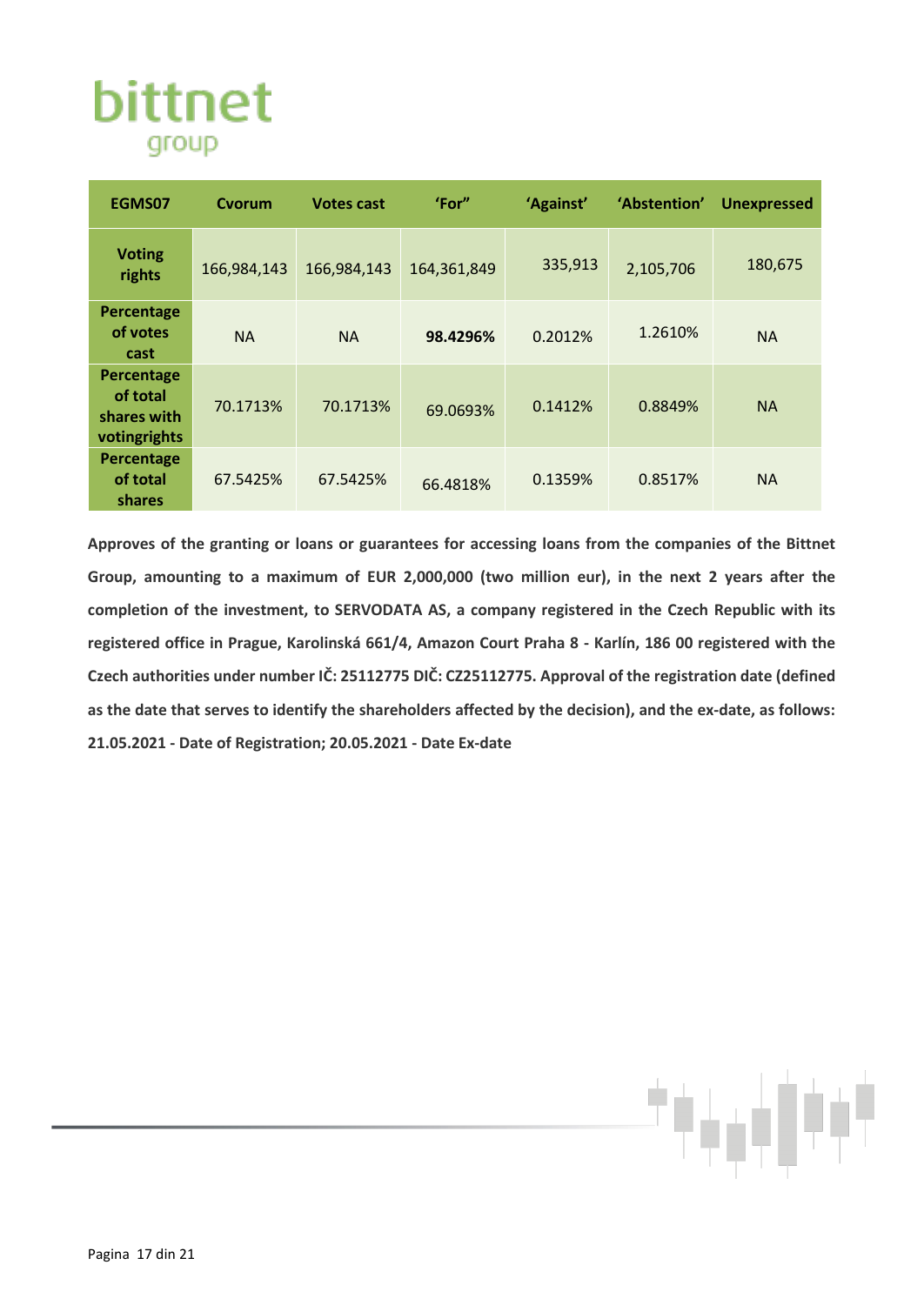

| EGMS08                                                | Cvorum      | <b>Votes cast</b> | 'For"       | 'Against' | 'Abstention' | <b>Unexpressed</b> |
|-------------------------------------------------------|-------------|-------------------|-------------|-----------|--------------|--------------------|
| <b>Voting</b><br>rights                               | 167,005,318 | 167,005,318       | 166,451,477 | 63,322    | 262,143      | 228,376            |
| Percentage<br>of votes<br>cast                        | <b>NA</b>   | <b>NA</b>         | 99.6684%    | 0.0379%   | 0.1570%      | <b>NA</b>          |
| Percentage<br>of total<br>shares with<br>votingrights | 70.1802%    | 70.1802%          | 69.9474%    | 0.0266%   | 0.1102%      | <b>NA</b>          |
| Percentage<br>of total<br>shares                      | 67.5511%    | 67.5511%          | 67.3270%    | 0.0256%   | 0.1060%      | <b>NA</b>          |

**Approves of the amendment of art. 9.14.1 of the Articles of Incorporation, as follows: "***The value of the authorized capital is 200,000,000 common shares and 50,000,000 preferred shares".* **Approval of the registration date (defined as the date that serves to identify the shareholders affected by the decision), and the ex-date, as follows: 21.05.2021 - Date of Registration; 20.05.2021 - Date Ex-date**

#### **Item 9**

It was found the lack of the necessary quorum of 85% for the discussion of item 09 on the Agenda, respectively a quorum of 70.06% was registered. Consequently, this item was not submitted to the GMS approval.

#### **Item 10**

| <b>EGMS010</b>          | Cvorum      | <b>Votes cast</b> | 'For"       | 'Against' | 'Abstention' | <b>Unexpressed</b> |
|-------------------------|-------------|-------------------|-------------|-----------|--------------|--------------------|
| <b>Voting</b><br>rights | 166,985,987 | 166,985,987       | 166,215,028 | 380,146   | 275,265      | 115,548            |

柚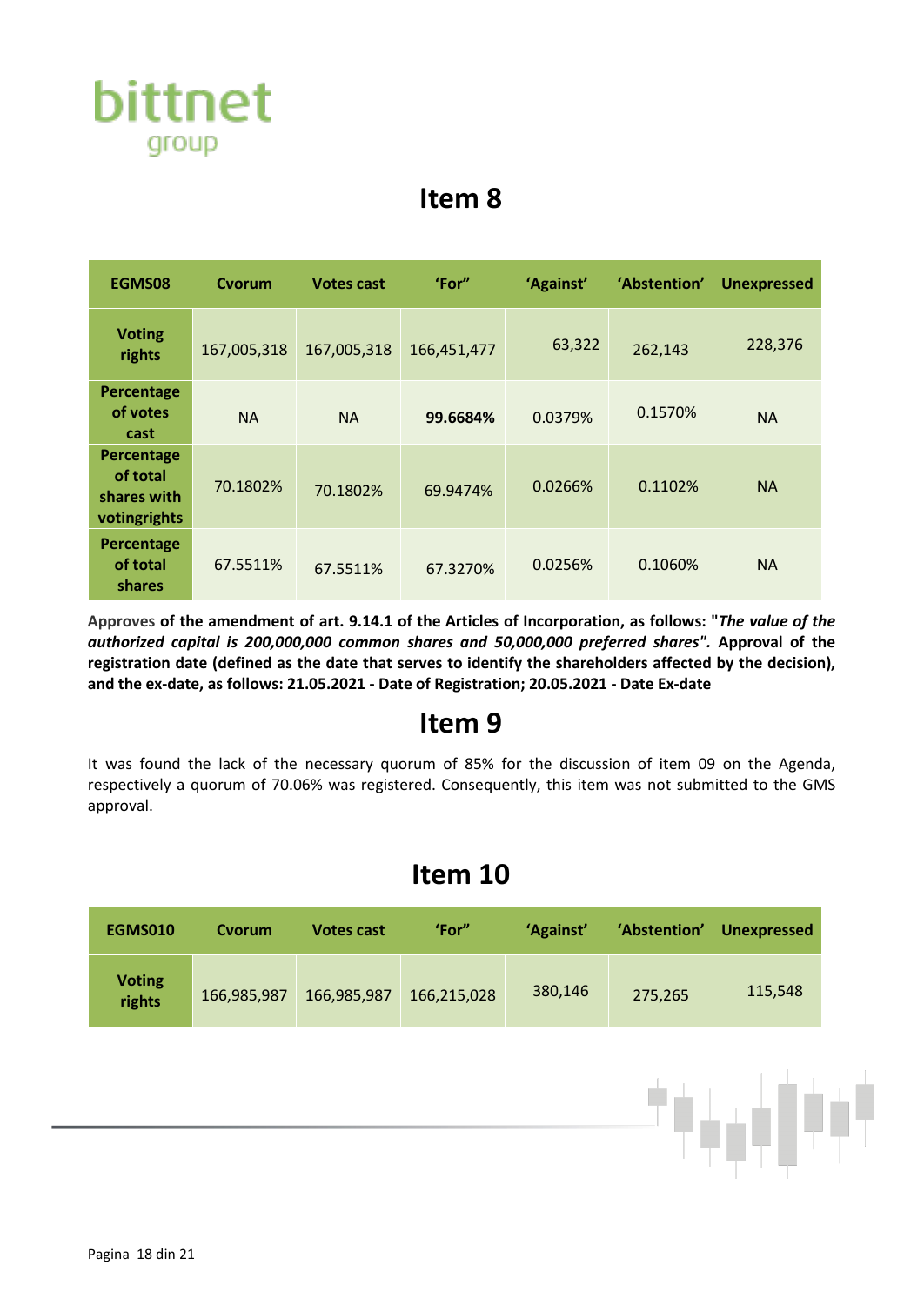

| Percentage<br>of votes<br>cast                        | <b>NA</b> | <b>NA</b> | 99.5383% | 0.2277% | 0.1648% | <b>NA</b> |
|-------------------------------------------------------|-----------|-----------|----------|---------|---------|-----------|
| Percentage<br>of total<br>shares with<br>votingrights | 70.1721%  | 70.1721%  | 69.8481% | 0.1597% | 0.1157% | <b>NA</b> |
| Percentage<br>of total<br>shares                      | 67.5432%  | 67.5432%  | 67.2314% | 0.1538% | 0.1113% | <b>NA</b> |

**Approves of redemption programs of own shares, in compliance with the applicable legal provisions and meeting the following main characteristics:** 

**a. Purpose of the programs: The Company will redeem shares in order to offer them within the approved Stock Option Plan ("SOP") programs; either for the reduction / decrease of the share capital;** 

**b. The maximum number of shares that the Company may redeem during a year: 10% of the shares outstanding at the beginning of the respective year in which the Company carries out the redemption program;** 

**c. The maximum price per share will be the maximum value between:** 

- **i. 85% of the value of the net accounting asset per share, according to the most recent published financial results.**
- **ii. The exercise price of the SOP that follows the settlement**

**d. The minimum price per share: RON 0,1.**

**e. Duration of the Program: for the entire existence of the Company The Board of Directors of the Company is mandated to adopt all the necessary decisions in order to establish the fulfillment of the decision.** 

**Approval of the registration date (defined as the date that serves to identify the shareholders affected by the decision), and the ex-date, as follows: 21.05.2021 - Date of Registration; 20.05.2021 - Date Ex-date**

| EGMS11                  | Cvorum      | <b>Votes cast</b> | 'For"       | 'Against'   | 'Abstention' | <b>Unexpressed</b> |
|-------------------------|-------------|-------------------|-------------|-------------|--------------|--------------------|
| <b>Voting</b><br>rights | 166,954,992 | 166,954,992       | 166,490,257 | $\mathbf 0$ | 225,010      | 239,725            |
|                         |             |                   |             |             |              |                    |
|                         |             |                   |             |             |              |                    |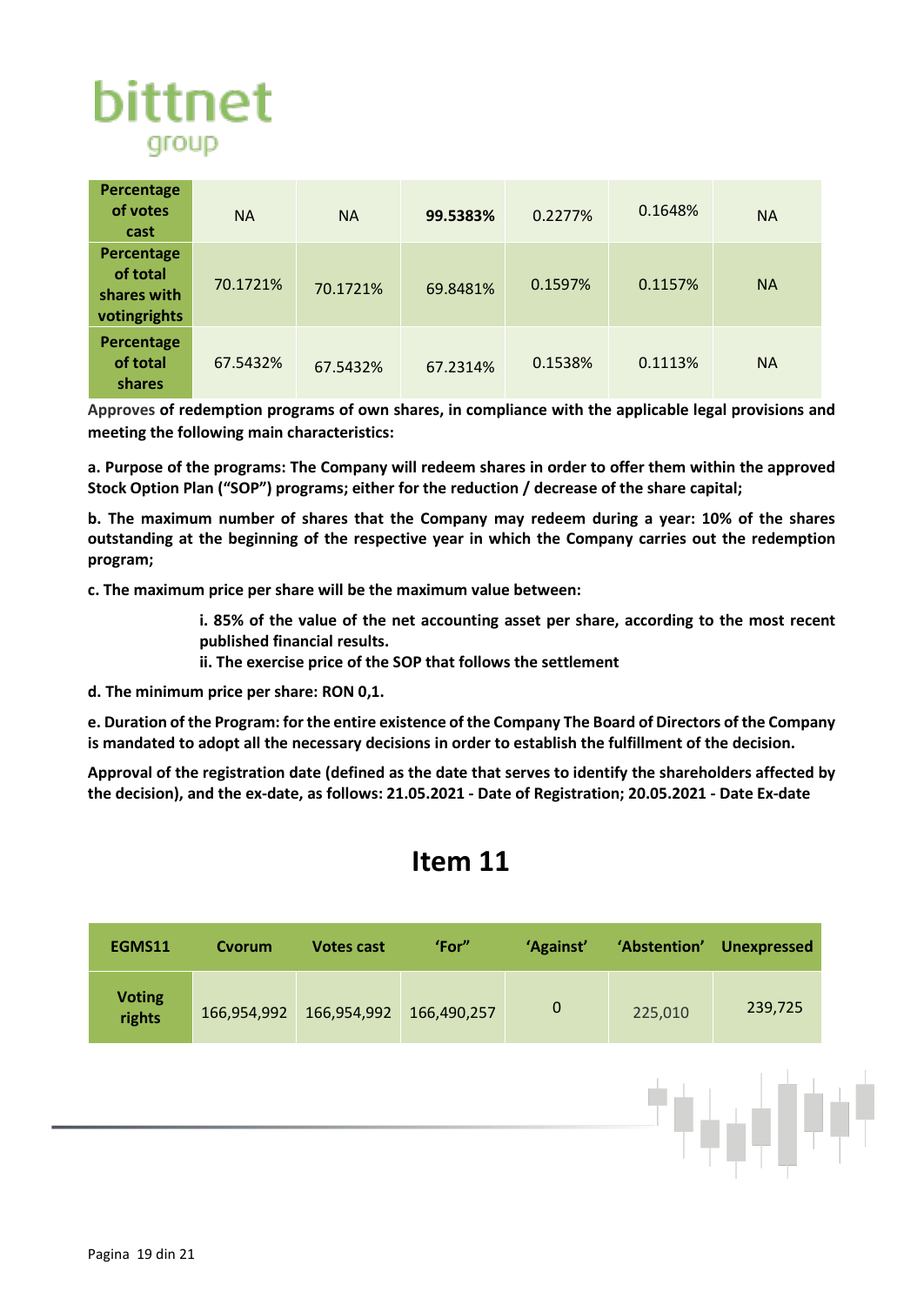

| Percentage<br>of votes<br>cast                        | <b>NA</b> | <b>NA</b> | 99.7216% | $\mathbf 0$ | 0.1348% | <b>NA</b> |
|-------------------------------------------------------|-----------|-----------|----------|-------------|---------|-----------|
| Percentage<br>of total<br>shares with<br>votingrights | 70.1590%  | 70.1590%  | 69.9637% | $\mathbf 0$ | 0.0946% | <b>NA</b> |
| Percentage<br>of total<br>shares                      | 67.5307%  | 67.5307%  | 67.3427% | $\mathbf 0$ | 0.0910% | <b>NA</b> |

**Approves of the power of attorney, with the possibility of substitution, of Mr. Mihai Alexandru Constantin LOGOFĂTU, as legal representative of the Chairman of the Board of Directors of the Company, to sign the shareholders' decisions and any other documents related to them and to fulfill all procedures and the formalities provided by law for the purpose of implementing the decisions of the shareholders, including the formalities of their publication and registration in the Trade Register or at any other public institution**

| EGMS12                                                | Cvorum      | <b>Votes cast</b> | 'For"       | 'Against' | 'Abstention' | <b>Unexpressed</b> |
|-------------------------------------------------------|-------------|-------------------|-------------|-----------|--------------|--------------------|
| <b>Voting</b><br>rights                               | 166,954,992 | 166,954,992       | 166,246,041 | 419,941   | 146,905      | 142,105            |
| Percentage<br>of votes<br>cast                        | <b>NA</b>   | <b>NA</b>         | 99.5754%    | 0.2515%   | 0.0880%      | <b>NA</b>          |
| Percentage<br>of total<br>shares with<br>votingrights | 70.1590%    | 70.1590%          | 69.8611%    | 0.1765%   | 0.0617%      | <b>NA</b>          |
| Percentage<br>of total<br>shares                      | 67.5307%    | 67.5307%          | 67.2439%    | 0.1699%   | 0.0594%      | <b>NA</b>          |

#### **Item 12**

**Approves the authorization of the Board of Directors of the Company is approved that within a period of 3 years from the date of the authorization decision it may decide to increase the subscribed share capital, through one or more share issues with a value not exceeding half of the subscribed share capital existing at the moment of the authorization, and consequently the approval of the modification of art. 10.19.8 of the Articles of Incorporation, which will have the following content:**